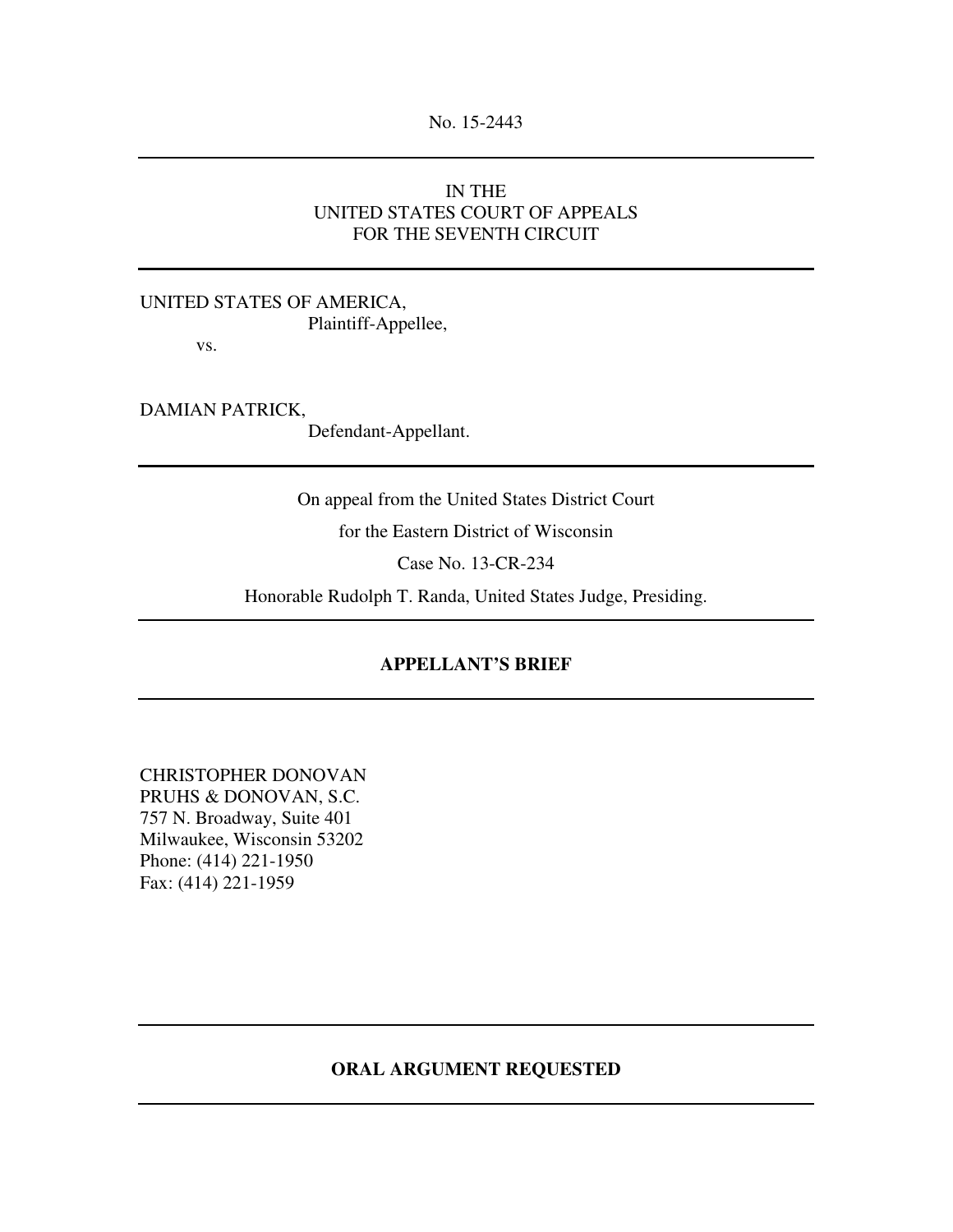### **DISCLOSURE STATEMENT**

The undersigned, counsel for Defendant-Appellant, furnishes the following list in compliance with Circuit Rule 26.1:

- 1. The full name of every party or amicus that attorneys represent in the case: Damian Patrick.
- 2. Said party is not a corporation.

3. The name of all law firms whose partners or associates have appeared for a party in the district court or are expected to appear for the party in the case: Christopher Donovan, Pruhs & Donovan, S.C., 757 N. Broadway, Suite 401, Milwaukee, WI 53202; Joseph Bugni and Anderson Gansner, Federal Defender Services of Wisconsin, 517 E. Wisconsin Ave., Room 182, Milwaukee, WI 53202.

Dated: January  $15<sup>th</sup>$ , 2016

 Christopher Donovan CHRISTOPHER DONOVAN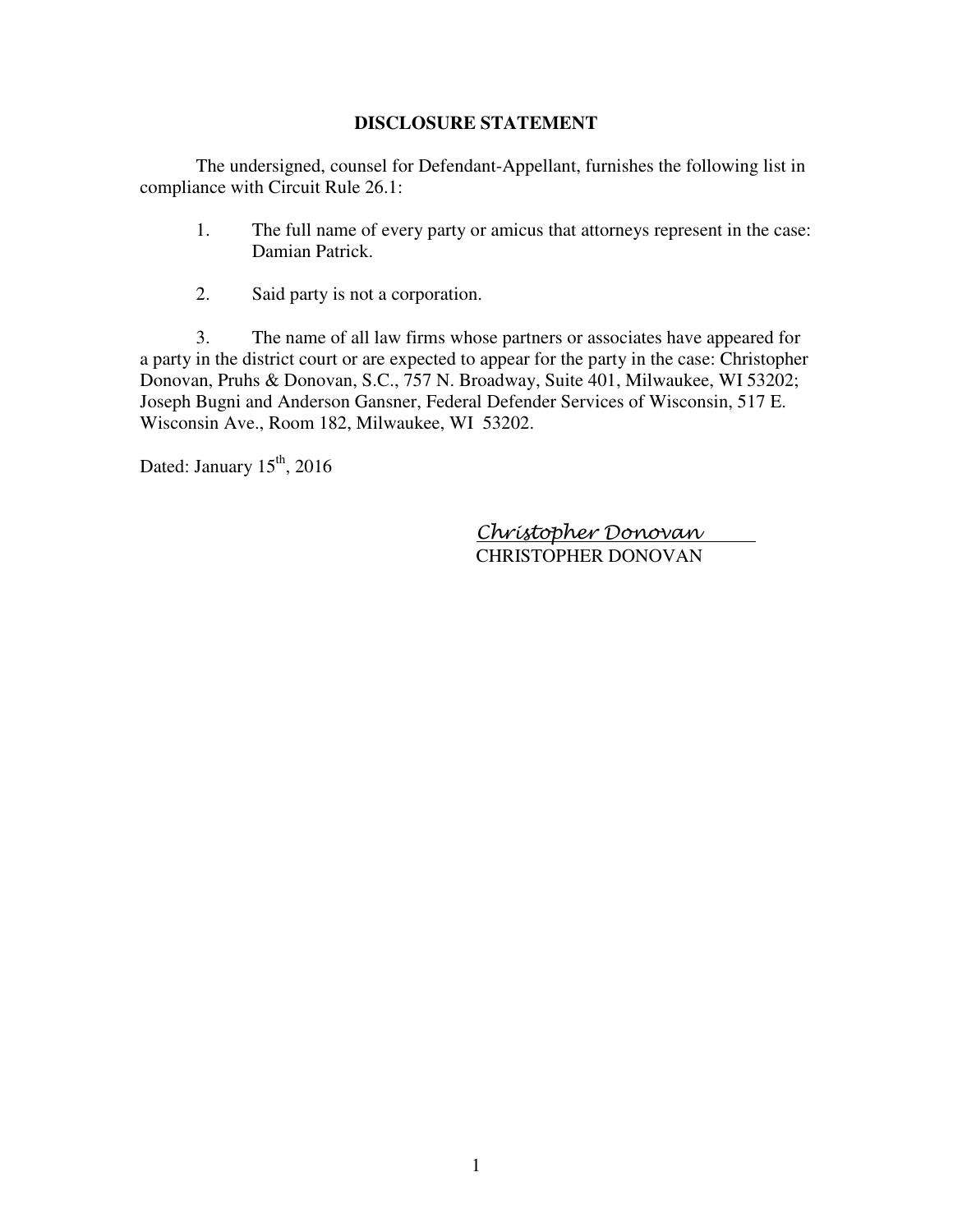# TABLE OF CONTENTS PAGE

|                                                         | 3                                |
|---------------------------------------------------------|----------------------------------|
|                                                         | $\overline{4}$<br>$\overline{4}$ |
|                                                         | 5                                |
|                                                         | 6                                |
|                                                         | $\tau$                           |
|                                                         | 14                               |
|                                                         | 15                               |
|                                                         | 30                               |
| CERTIFICATE OF COMPLIANCE WITH CIRCUIT RULE 32(a)(7)(C) | 31                               |
|                                                         | 31                               |
|                                                         | 32                               |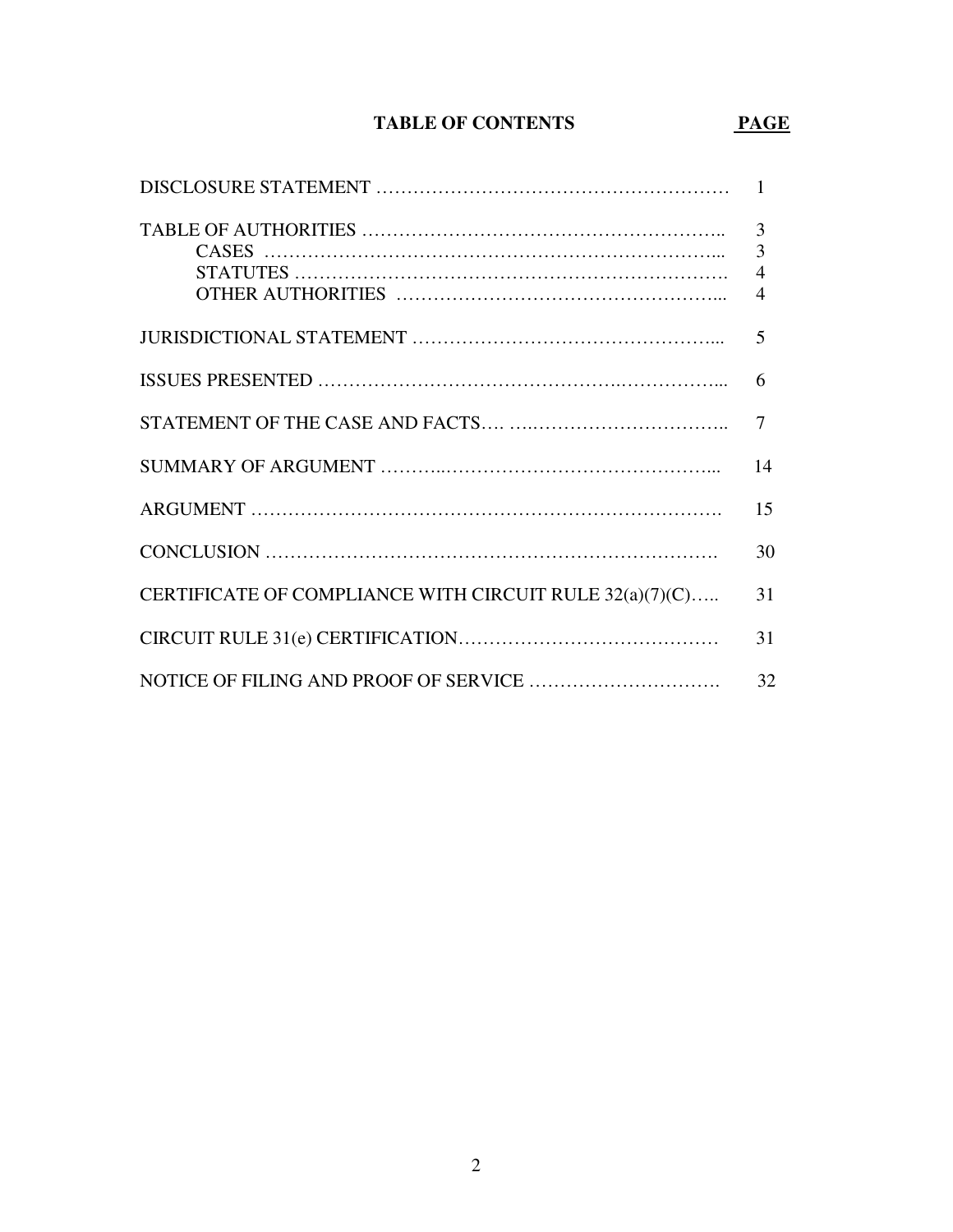# **TABLE OF AUTHORITIES**

| <b>CASES</b>                                                                 | <b>PAGE</b> |
|------------------------------------------------------------------------------|-------------|
|                                                                              |             |
|                                                                              |             |
|                                                                              |             |
|                                                                              |             |
| In the Matter of Cell Cite Information, 2006 WL 2871743 (E.D. Wis. 2006) 23  |             |
| In the Matter Wireless Telephone, 849 F.Supp.2d 526 (D. Maryland 2011) 21-23 |             |
|                                                                              | 26          |
|                                                                              |             |
|                                                                              |             |
|                                                                              |             |
|                                                                              |             |
|                                                                              |             |
|                                                                              |             |
|                                                                              |             |
|                                                                              |             |
|                                                                              |             |
|                                                                              | 26          |
|                                                                              |             |
|                                                                              | 27          |
|                                                                              | 15          |
|                                                                              | 27          |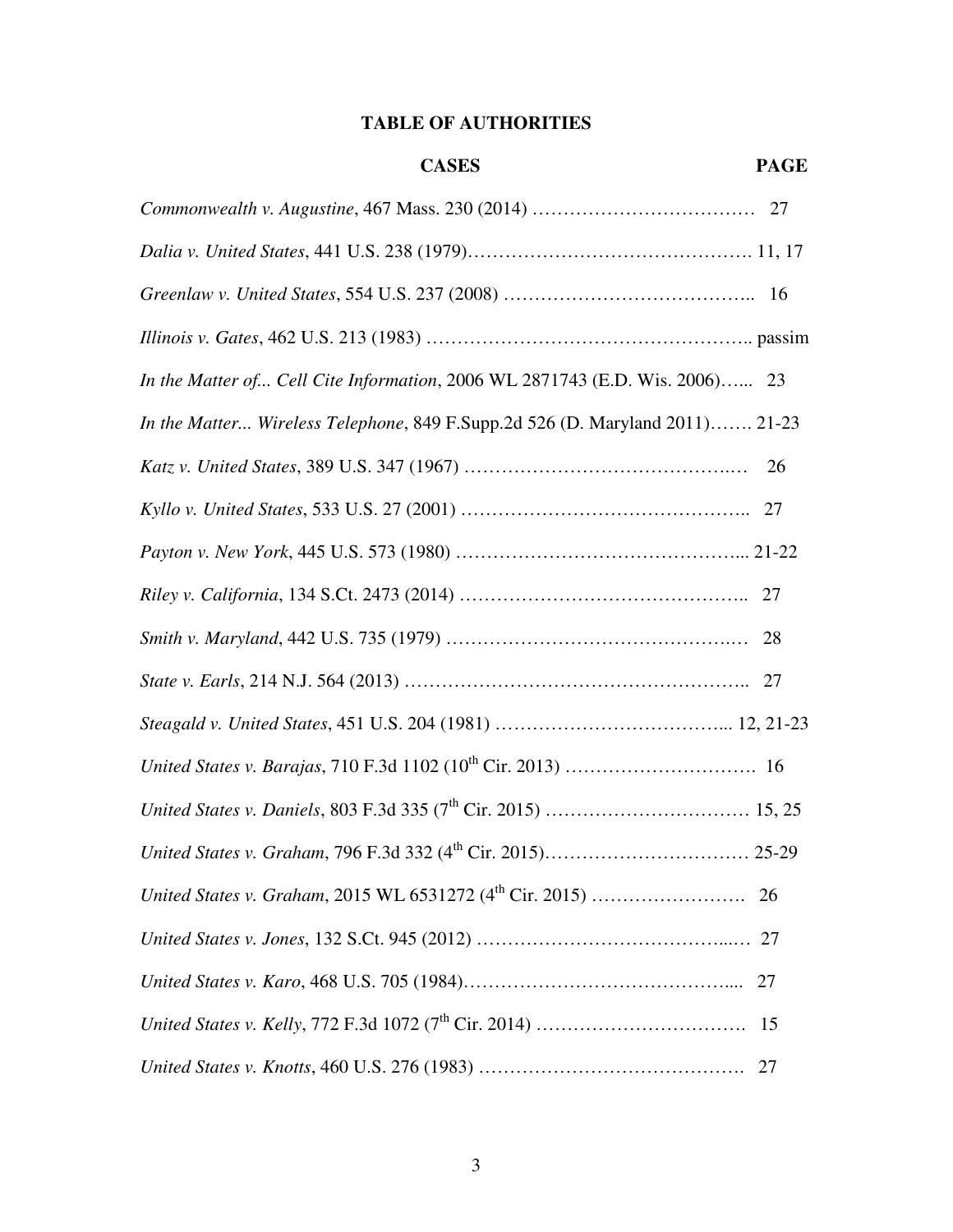# **STATUTES**

| $23 - 24$ |
|-----------|
| $23 - 24$ |
|           |
| 5         |
| 5         |
| 5         |
| 18        |
|           |

# **OTHER AUTHORITIES**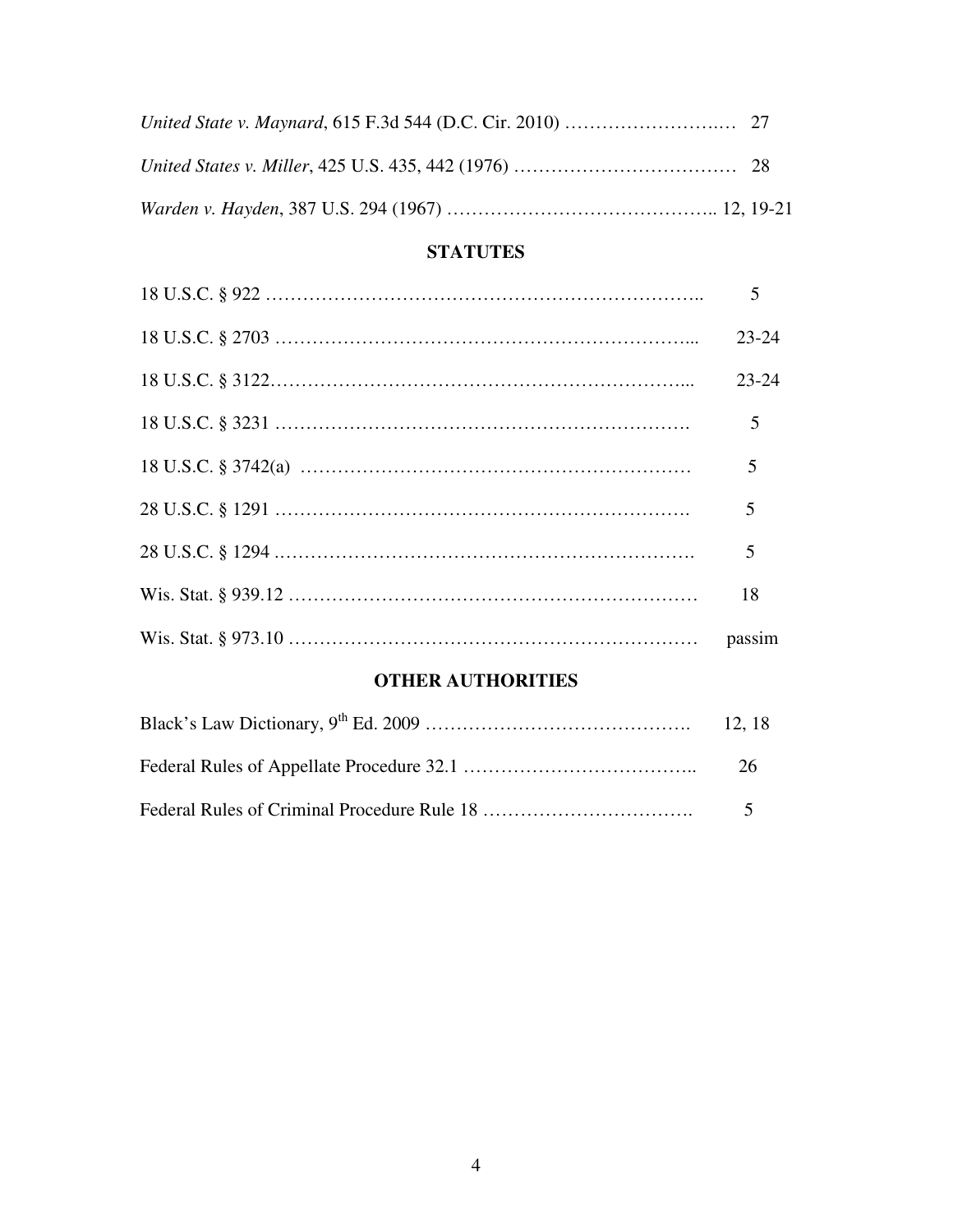#### **JURISDICTIONAL STATEMENT**

The United States District Court for the Eastern District of Wisconsin originally had jurisdiction pursuant to 18 U.S.C. § 3231, which provides exclusive jurisdiction for offenses against the United States, and Fed. R. Crim. P. 18. The underlying indictment in this case charged appellant, Damian Patrick, with one count of possessing a forearm as a felon, in violation of Title 18, United States Code,  $\S 922(g)(1)$ . (CR<sup>1</sup> 1).

This appeal is from a sentence imposed by the district court on June  $25<sup>th</sup>$ , 2015 and reflected in a written judgment dated June  $29<sup>th</sup>$ , 2015. The United States Court of Appeals for the Seventh Circuit has appellate jurisdiction pursuant to 28 U.S.C. §§ 1291 and 1294, and 18 U.S.C. §§ 3742(a)(1) and (2) and is based on the following particulars:

- i. Date of entry of judgment sought to be reviewed: June  $29<sup>th</sup>$ , 2015 (CR 64; App. 1-6).
- ii. Filing date of motion for new trial: N/A
- iii. Disposition of motion and date of entry: N/A
- iv. Filing date of Notice of Appeal: July  $8<sup>th</sup>$ , 2015. (CR 66; App. 7).

<sup>&</sup>lt;sup>1</sup> "CR" is used as an abbreviation for the district court clerk's record of Mr. Patrick's case.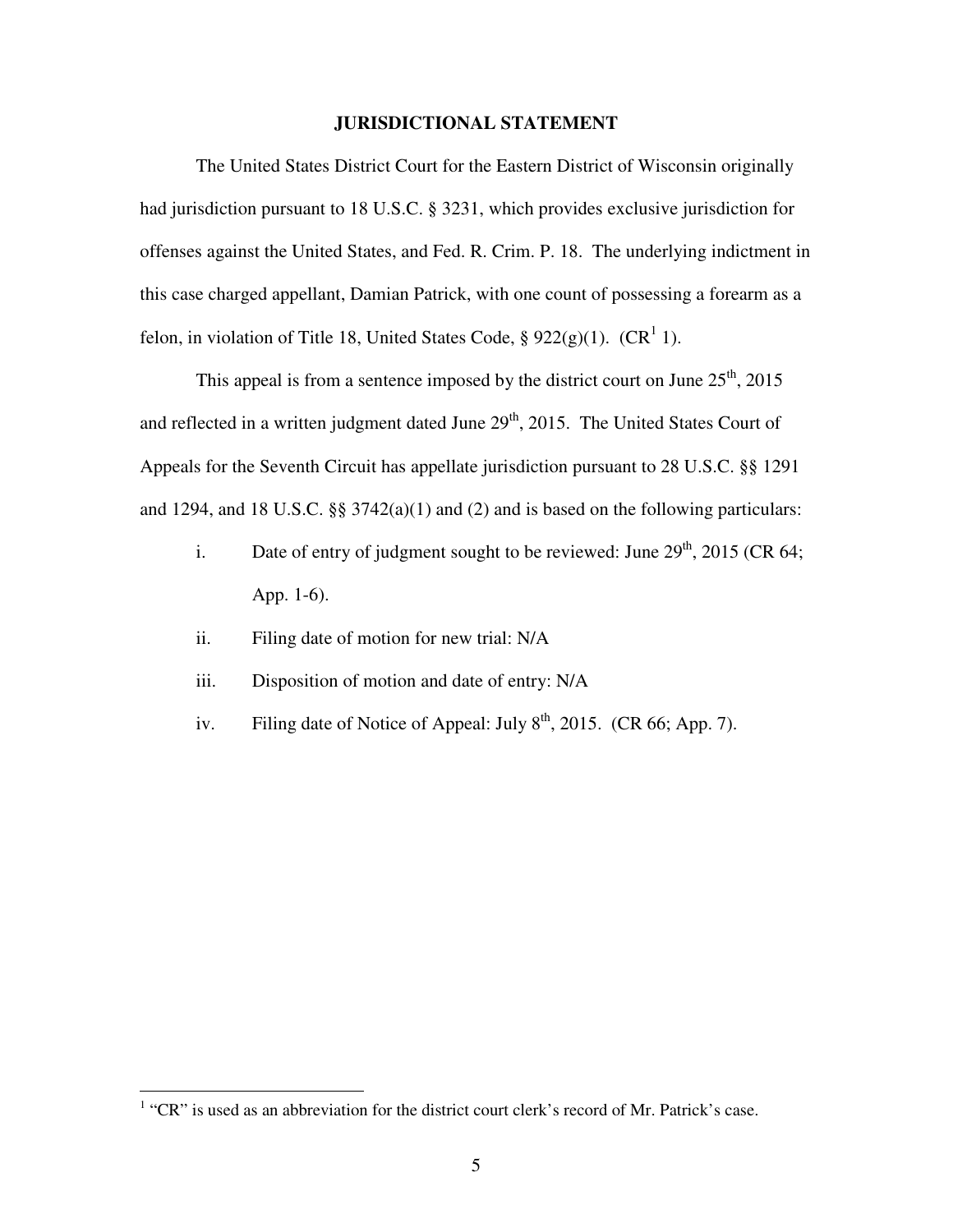#### **ISSUES PRESENTED**

- 1. Whether, due to the party presentation principle, this Court should assume without deciding that tracking an individual's cell phone is search under the Fourth Amendment and requires the government to obtain a warrant supported by probable cause?
- 2. Whether the state court order at issue in this case established adequate probable cause to justify tracking Mr. Patrick's cell phone to locate and arrest him? If not, then the fruits of the tracking- the gun located at his feet when he was arrestedmust be ordered suppressed.
- 3. If this Court elects to address the issue on the merits, whether tracking an individual's cell phone is a search under the Fourth Amendment that requires the government to obtain a warrant supported by probable cause?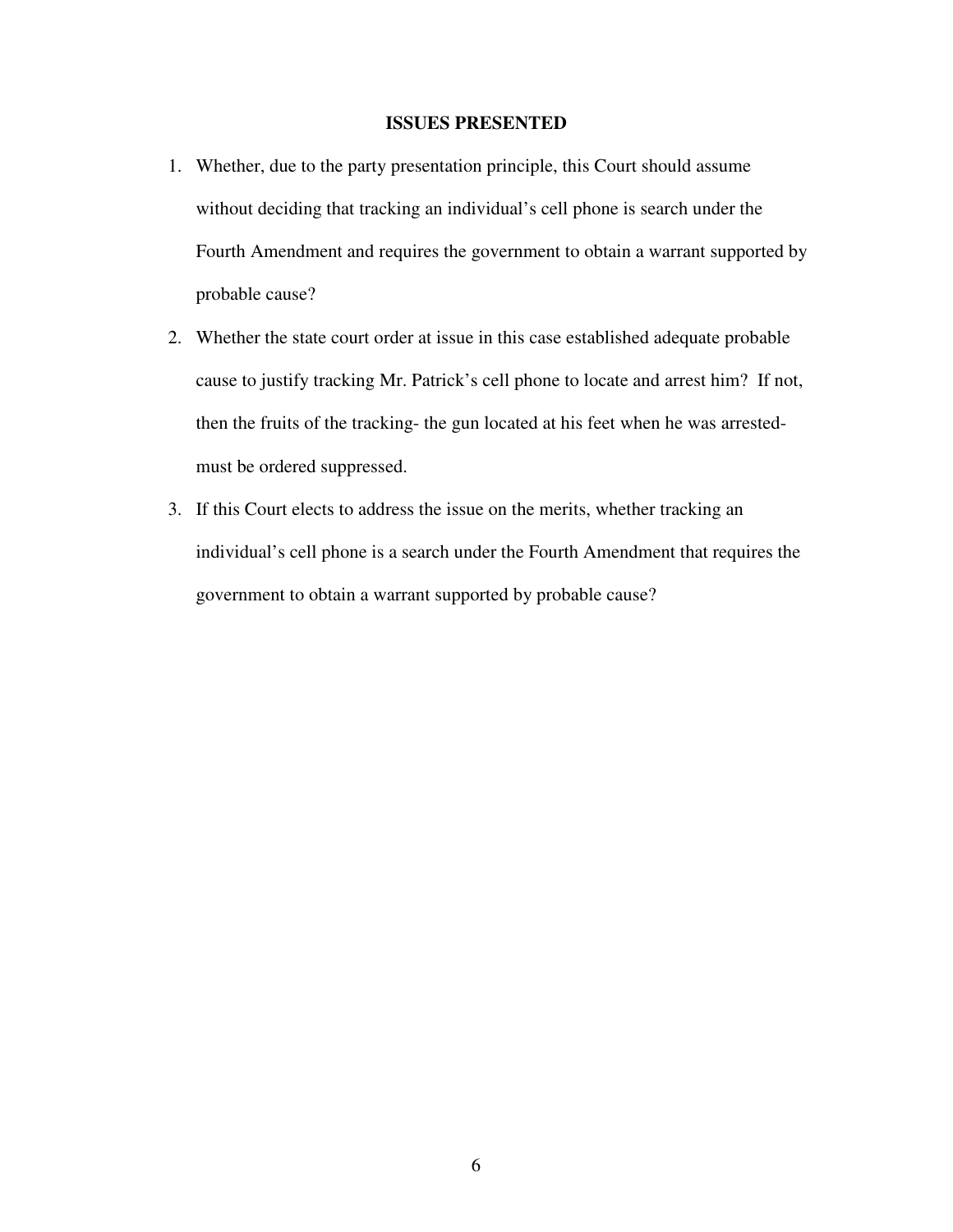#### **STATEMENT OF THE CASE AND FACTS**

This is a direct appeal of a sentence imposed pursuant to a guilty plea.

 Mr. Patrick was charged in an indictment with one count of being a felon in possession of a firearm. (CR 1). He was arrested on October  $28<sup>th</sup>$ , 2013 after being stopped as a passenger in a vehicle based on a Wisconsin Department of Corrections' warrant for violating terms of his supervision. (CR 47:2; App. 9). As he exited the vehicle, police saw a firearm at his feet on the floor of the vehicle. *See id*. On January  $11<sup>th</sup>$ , 2014, Mr. Patrick filed a motion by his first attorney to suppress the gun, arguing that information the police received from an anonymous or unknown source was insufficient for the police to stop him and then arrest him. (CR 12:2). A hearing was held on his motion on February  $4<sup>th</sup>$ , 2014, where it was revealed for the first time that the police had not located Mr. Patrick based on information obtained from an anonymous source, but rather from tracking the location of his cellular phone. (CR 47:3; App. 10; CR 32:34). Based upon this new information, Mr. Patrick withdrew his motion to suppress, conceding that the cell phone tracking provided the police reasonable suspicion to stop him and then arrest him once the gun was located in plain view. (CR 32:37). For reasons placed under seal, Mr. Patrick's first attorney then moved to withdraw, which was granted by the Court on April  $30<sup>th</sup>$ , 2014. (CR 31). Undersigned counsel was thereafter appointed to represent Mr. Patrick. (CR 34).

On July  $3<sup>rd</sup>$ , 2014, Mr. Patrick filed a motion for leave to file a new suppression motion based upon the following question:

Did law enforcement violate Mr. Patrick's Fourth Amendment right to be free from unreasonable searches when it tracked or "pinged" the location of his cell phone in real time in order to locate his person, thereby requiring suppression of all resulting evidence found as fruit of the poisonous tree?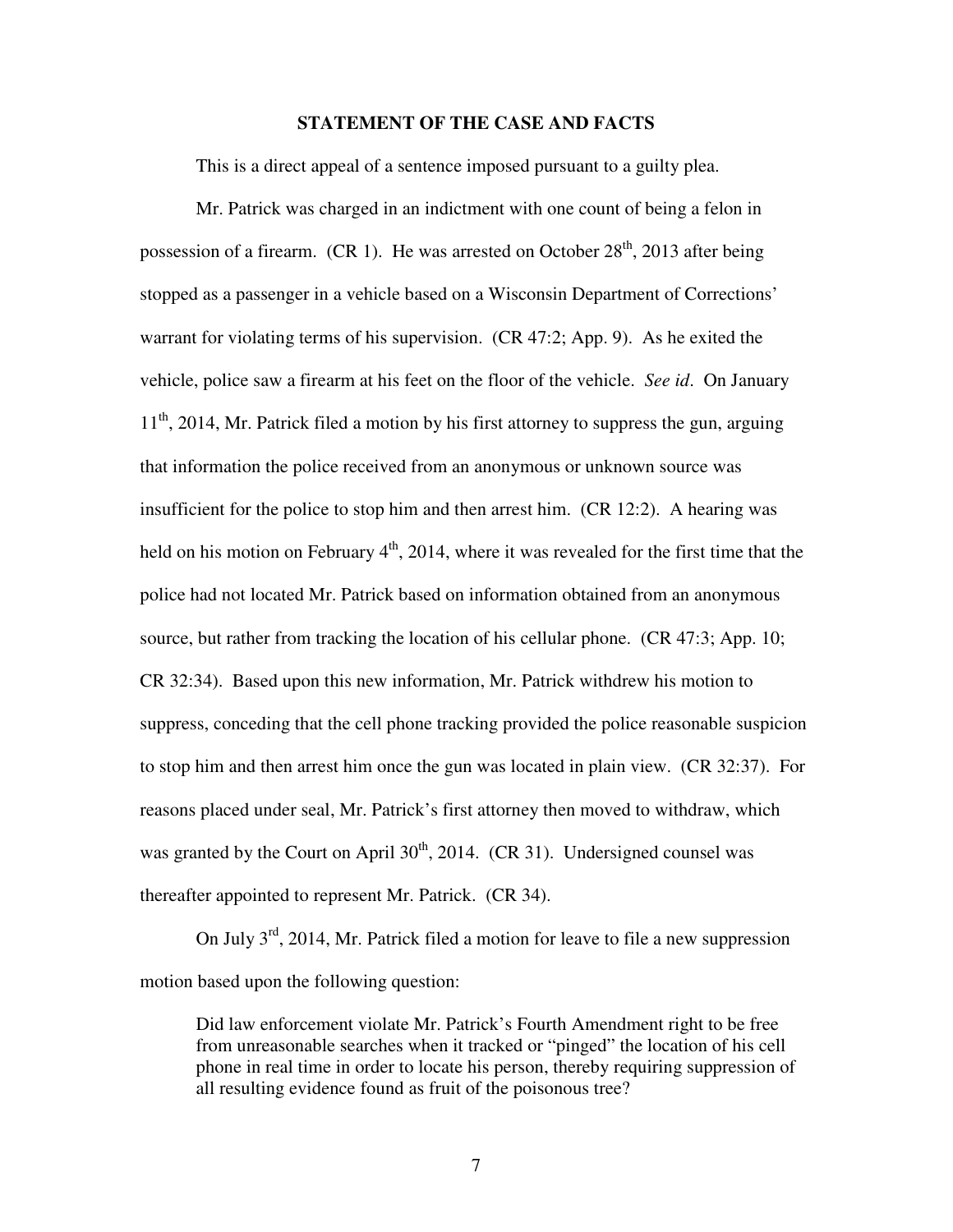(CR 41:2). With no objection from the government to decide the issues raised in the motion (CR 42), the Court granted Mr. Patrick's motion for leave to file his new suppression motion via a text-only order on July  $15<sup>th</sup>$ , 2014 and set a briefing schedule. (CR 43). In his opening brief, Mr. Patrick alerted the Court to the fact that the government agreed that in order for law enforcement to track Mr. Patrick's cell phone, it had to obtain a warrant supported by probable cause. (CR 44:1). The government later confirmed this and expressly conceded cell phone tracking must be based upon a warrant supported by probable cause. (CR 45:5). Hence, the parties' briefing and the district court's ultimate decision all rested on the assumption that probable cause was the standard that law enforcement must meet to track an individual's cell phone in real time. Accordingly, the only issue that was briefed and decided was whether the state court order issued to track Mr. Patrick's phone was indeed a warrant supported by probable cause.

 The district court denied Mr. Patrick's motion to suppress because the magistrate judge who issued the recommendation that it be denied "utilized precedent that is more cogent than that relied upon by Patrick," and it adopted the recommendation in full. (CR 54; App. 22). Therefore, it is the magistrate judge's recommendation (CR 47) that is now subject to challenge on this appeal. The recommendation did a fair job characterizing the contents of the state court order issued in this case.<sup>2</sup> The order was based upon the affidavit of Milwaukee Police Officer Mark Harms and an application submitted by Milwaukee Assistant District Attorney (ADA) Christopher Ladwig on October  $27<sup>th</sup>$ ,

 $\overline{a}$ 

 $2^2$  The order and supporting affidavit and application are contained in the record at Exhibit A to the government's response to Mr. Patrick's motion for leave to file a new suppression motion. (CR 42) (hereafter referenced as "Ex. A at \_\_"). These documents are also included in the appendix to this brief. (App. 23-32).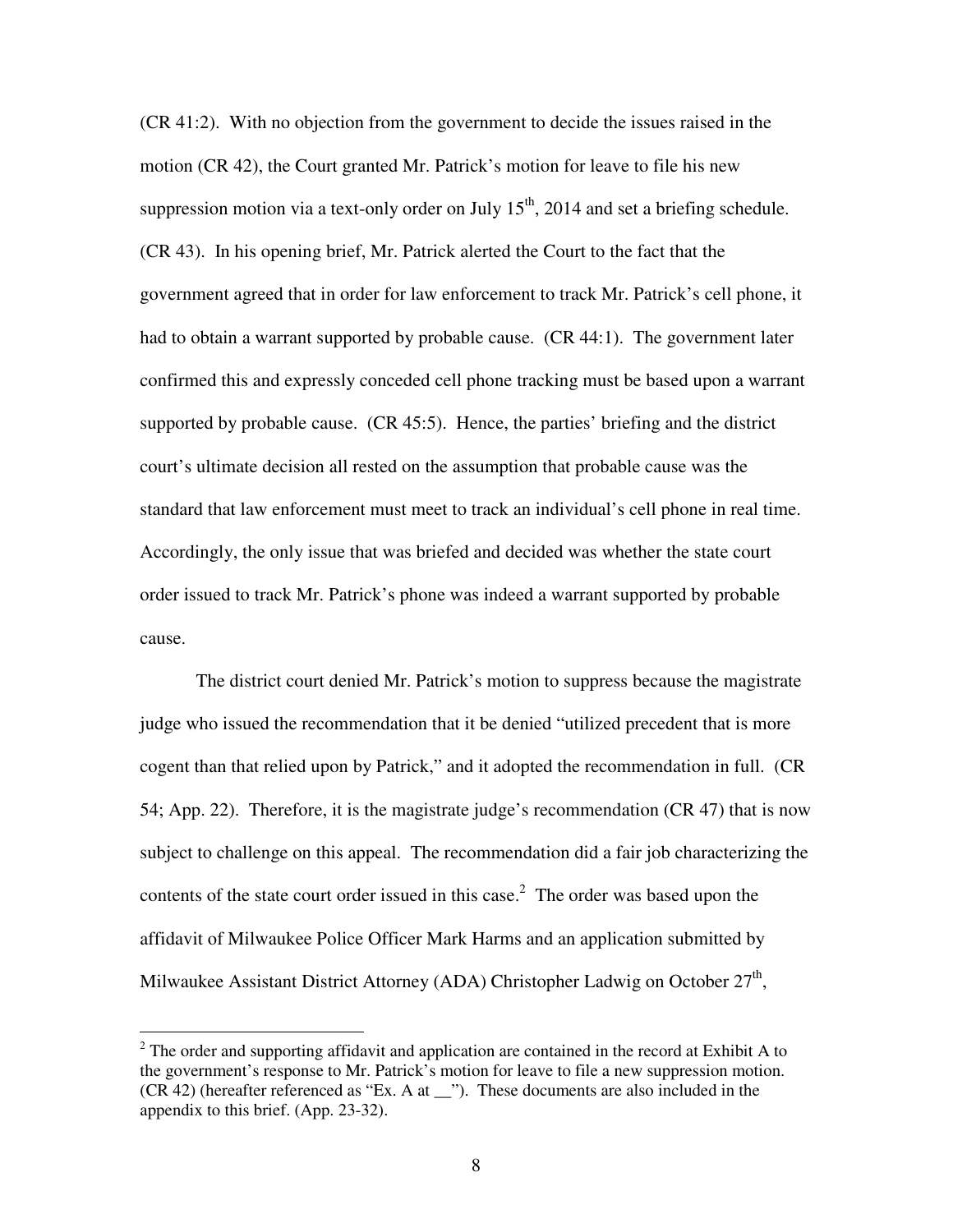2013. (CR 47:3: App. 10). The affidavit and application sought three orders related to Mr. Patrick's cell phone: one for a trap and trace device, one for a pen register, and one for cell-site location information (i.e. tracking the location of the phone). *See id*. Officer Harms stated that he was "conducting or assisting with a criminal investigation involving the offense(s) of Violation of Probation as detailed in Wisconsin Statute §§ 973.10," and that the tracking information sought "would be useful to investigators." *Id.; see also* Ex. A at 6, ¶ 2; App. 28. He also provided information related to his training, experience, and knowledge concerning electronic surveillance. *See id.; see also* Ex. A at 6-7, ¶¶ 3(a)-(k); App. 28-29.

 As to the factual basis for the request for the three orders, Officer Harms relayed that the Wisconsin Department of Corrections (DOC) entered a valid warrant for Mr. Patrick for violation of parole that was still pending as of the date of the requests; that he and two FBI Special Agents met with a cooperating witness who placed a call to Mr. Patrick's number [414-484-9162] and had a conversation with him over speakerphone; and that the number in question listed to Sprint. *See id.* at 4; App. 11*; see also* Ex. A at 8, ¶ 3(l); App. 30. He concluded his affidavit by asserting that "the information likely to be obtained by the installation and use of the pen register and trap and trace device is relevant to an ongoing criminal investigation, related to the offense(s) of Violation of Probation in violation of Wisconsin Statute § 973.10," and further "there is probable cause to believe that the physical location of the cellular telephone will reveal evidence of the crime of Violation of Probation in violation of Wisconsin Statute § 973.10." *See id.; see also* Ex. A at 8, ¶ 3(n); App. 30.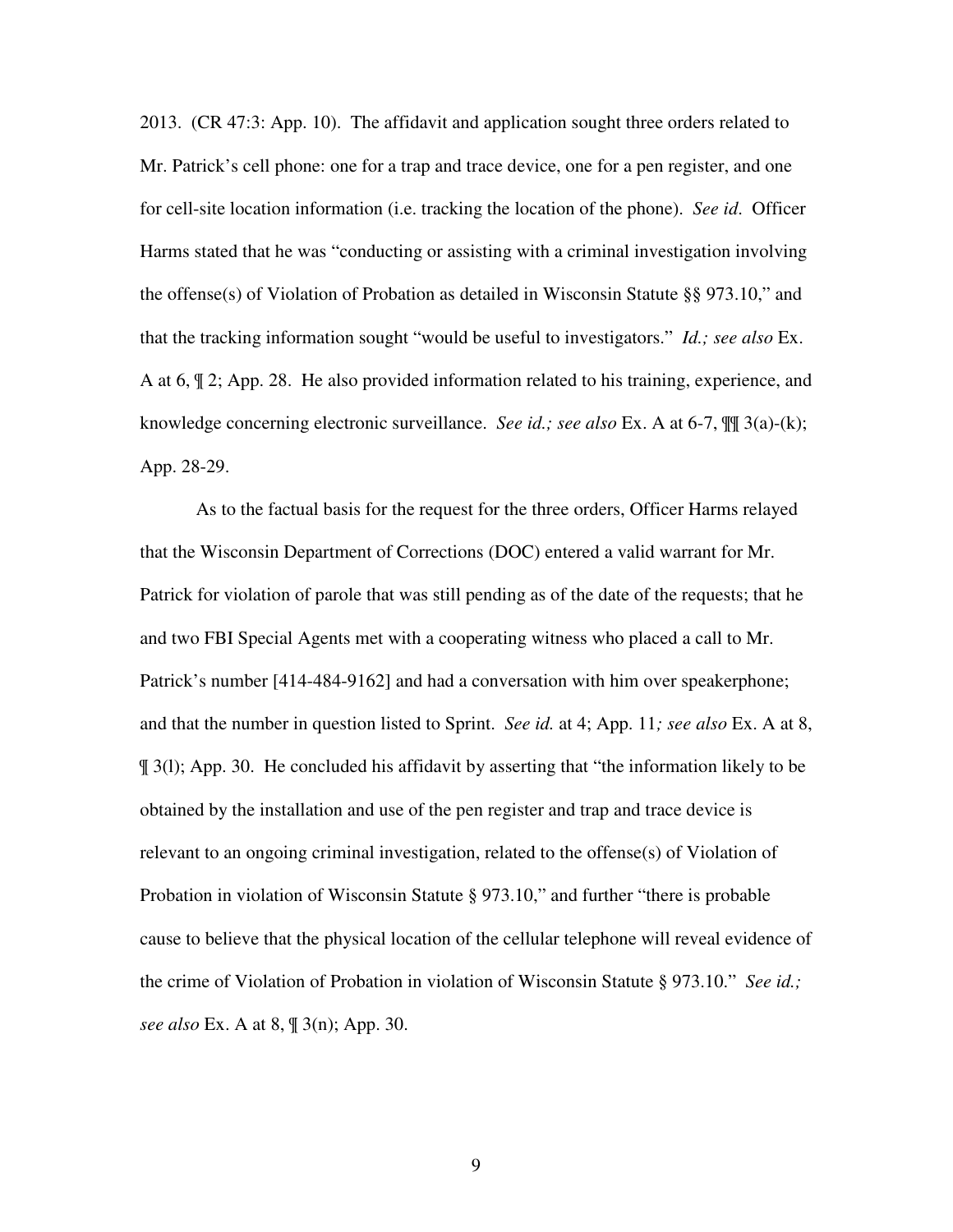ADA Ladwig's application for the requested orders referenced Officer Harm's affidavit and attempted to beef up the requests with citation to several state and federal statutes. *See id.; see also* Ex. A. at 9-10; App. 31-32. He asserted that there was "reasonable grounds to believe" that the requested information is "relevant and material to this [§ 973.10] ongoing criminal investigation," *see id.; see also* Ex. A at 10, ¶ 2(b); App. 32, and concluded that "probable cause exists for an order approving the release of cellular tower activity, cellular tower location, cellular toll information and cellular global positioning system (GPS) location information, if available, that will permit identification of the physical location of the target cellular phone." *Id*. at 4-5; App. 11- 12; *see also* Ex. A at 10, ¶ 2(c); App. 32.

 Milwaukee County Circuit Judge Carolina Maria Stark signed the order the same day the affidavit and application were submitted, finding that Mr. Patrick was believed to be utilizing the cell phone number recited in the affidavit; that he was the subject of an investigation; that the location of the cell phone was unknown; that the affidavit offered "specific and articulable facts showing that there are reasonable grounds to believe that the records and information sought… are relevant and material to an ongoing criminal investigation"; and that there was "probable cause to believe that the physical location of the target cellular telephone will reveal evidence of the Violation of Parole in violation of Wisconsin Statutes § 973.10." *Id*. at 5; App. 12; *see also* Ex. A. at 1-2, ¶¶ 1-5; App. 23- 24. The court approved the installation and use of a trap and trace device, a pen register, and the release of cell-site location information related to Mr. Patrick's cell phone. *See id.; see also* Ex. A at 2-3,  $\mathbb{M}$  1-3; App. 24-25. The order was served on Sprint the same day, law enforcement agents began obtaining data on the location of Mr. Patrick's cell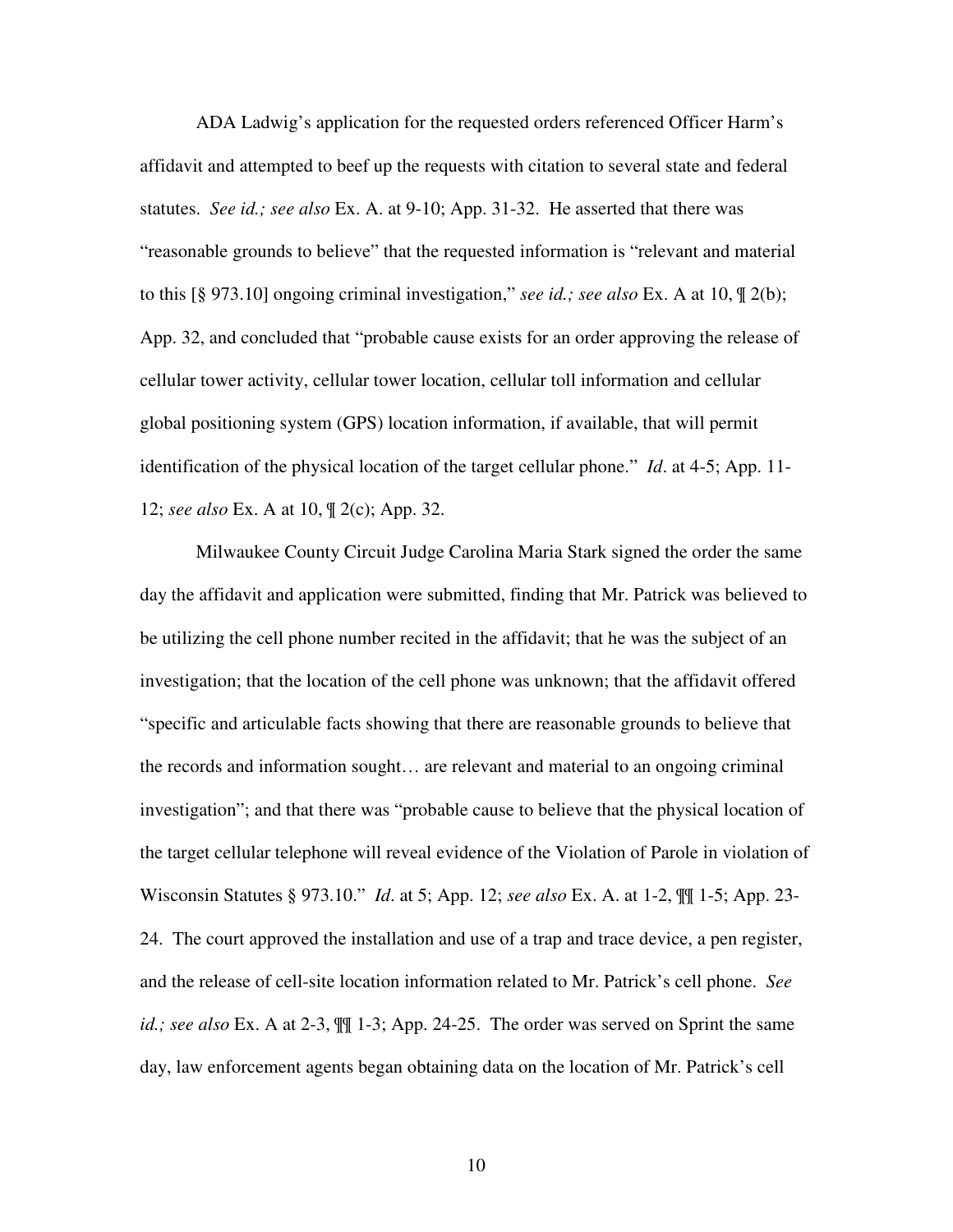phone and eventually established physical surveillance of him the next day by using that data. *See id*. at 5-6; App. 12-13. He was ultimately arrested as described above.

 The magistrate judge accepted the parties' agreement that in order to track the location of an individual's cell phone in real time, law enforcement must obtain a warrant supported by probable cause. *See id*. at 7-8; App. 14-15. Appropriately, then, the magistrate framed the issue to be decided as: "Did law enforcement officers violate the Fourth Amendment when they determined Patrick's location by tracking his cell phone in real time pursuant to a state court order?" *Id*. at 8; App. 15. The magistrate judge found that his analysis began and ended with the Fourth Amendment's "warrant clause," which the Supreme Court has held requires only three things: (1) that warrants be issued by neutral, disinterested magistrates; (2) those seeking the warrant demonstrate to the magistrate probable cause to believe that "the evidence sought will aid in a particular apprehension or conviction" for a particular offense; and (3) the warrant particularly describes the things to be seized as well as the place to be searched. *See id*. at 9; App. 16, *citing Dalia v. United States*, 441 U.S. 238, 255 (1979) (internal citations omitted). The magistrate correctly found that Mr. Patrick did not contest the first and third requirements; that is, he did not contend the order was issued by a biased or interested judge, or failed to specify the thing to be searched or seized (the data locating Mr. Patrick's cell phone). *See id*. Hence, the magistrate confined his analysis to whether the state court order in question satisfied the requisite probable cause showing under the Fourth Amendment. *See id*.

 The magistrate credited Mr. Patrick's reliance on *Illinois v. Gates*, 462 U.S. 213 (1983), for what the Fourth Amendment's probable cause standard requires: whether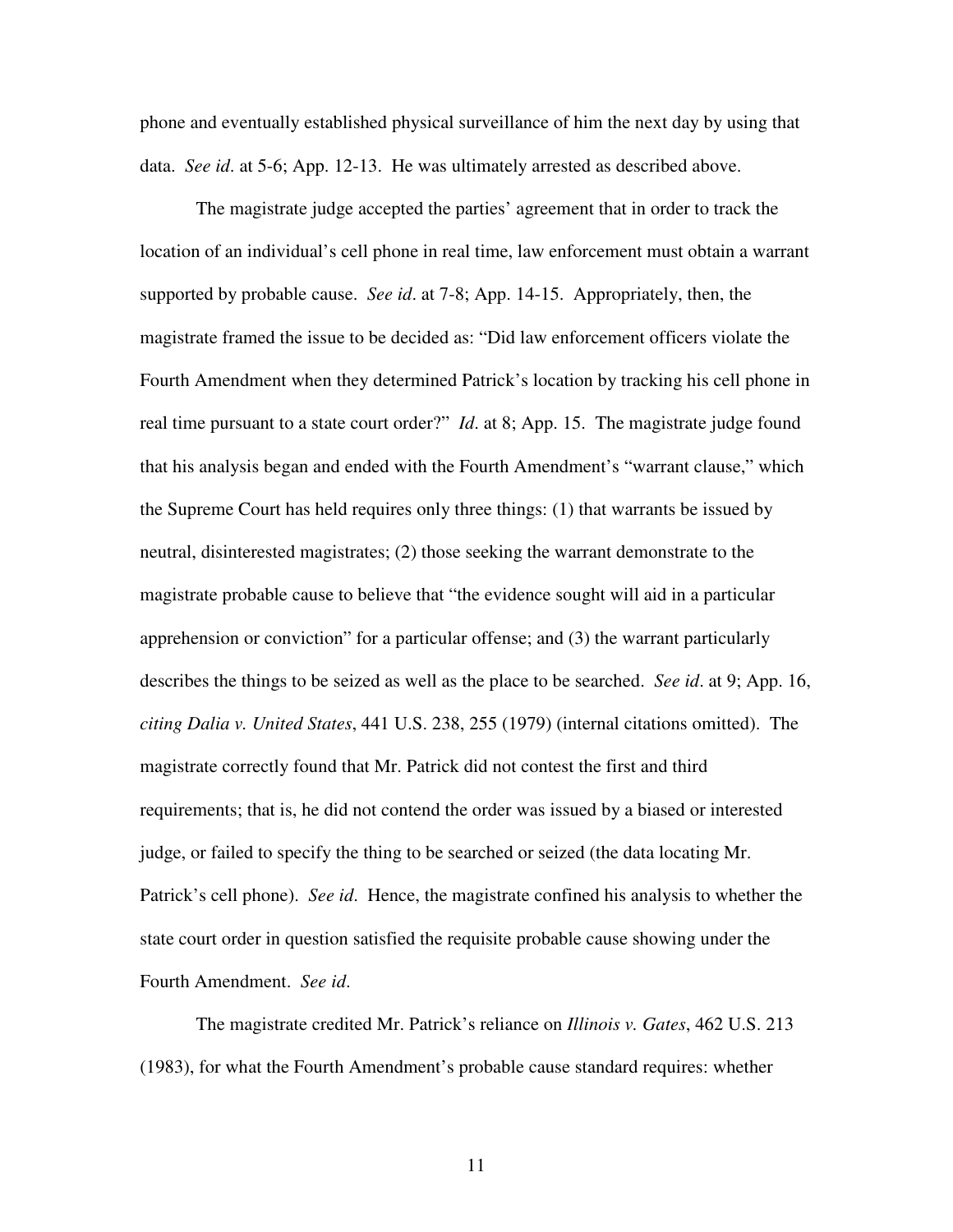under all the circumstances it has been shown that there is a fair probability that contraband or evidence of a crime will be found in a particular place. *See id*. at 10; App. 17. The magistrate further credited Mr. Patrick's arguments that in this case "contraband" would not be found because his person (despite the DOC warrant) was not contraband<sup>3</sup>, and further that "evidence of a crime" would not be found in a particular location because "violating one's probation is not a crime," Wisconsin Statute § 973.10 "is not a criminal statute," and "having an outstanding violation warrant is not a crime either." *Id*. However, the magistrate found that Mr. Patrick's reliance on *Gates* for the probable cause standard was incomplete: he found that *Warden v. Hayden*, 387 U.S. 294 (1967) extended the scope of searches to "obtaining evidence which would aid in apprehending and convicting criminals." *Id*. at 306. Finding that law enforcement was attempting to locate and apprehend Mr. Patrick on the DOC warrant when the state court order was issued, and based on the facts put forth in Officer Harms' affidavit, the magistrate found that "it would be impractical if the government were unable to obtain search warrants for information that would aid in the execution of a valid violation warrant merely because the object to be seized does not constitute 'evidence of a crime' in the technical sense." (CR 47:12; App. 19).

 The magistrate judge also likened the search here of tracking Mr. Patrick's cell phone to search warrants used to assist law enforcement officers in executing an arrest warrant. *See id., citing Steagald v. United States*, 451 U.S. 204, 214 (1981). Reciting that *Steagald* allows the government to obtain a warrant to search for a defendant subject to an arrest warrant in a particular place (even in private third-party homes), the

<sup>&</sup>lt;sup>3</sup> Defined by Black's Law Dictionary, 9<sup>th</sup> Ed. 2009, as "goods that are unlawful to import, export, produce or possess."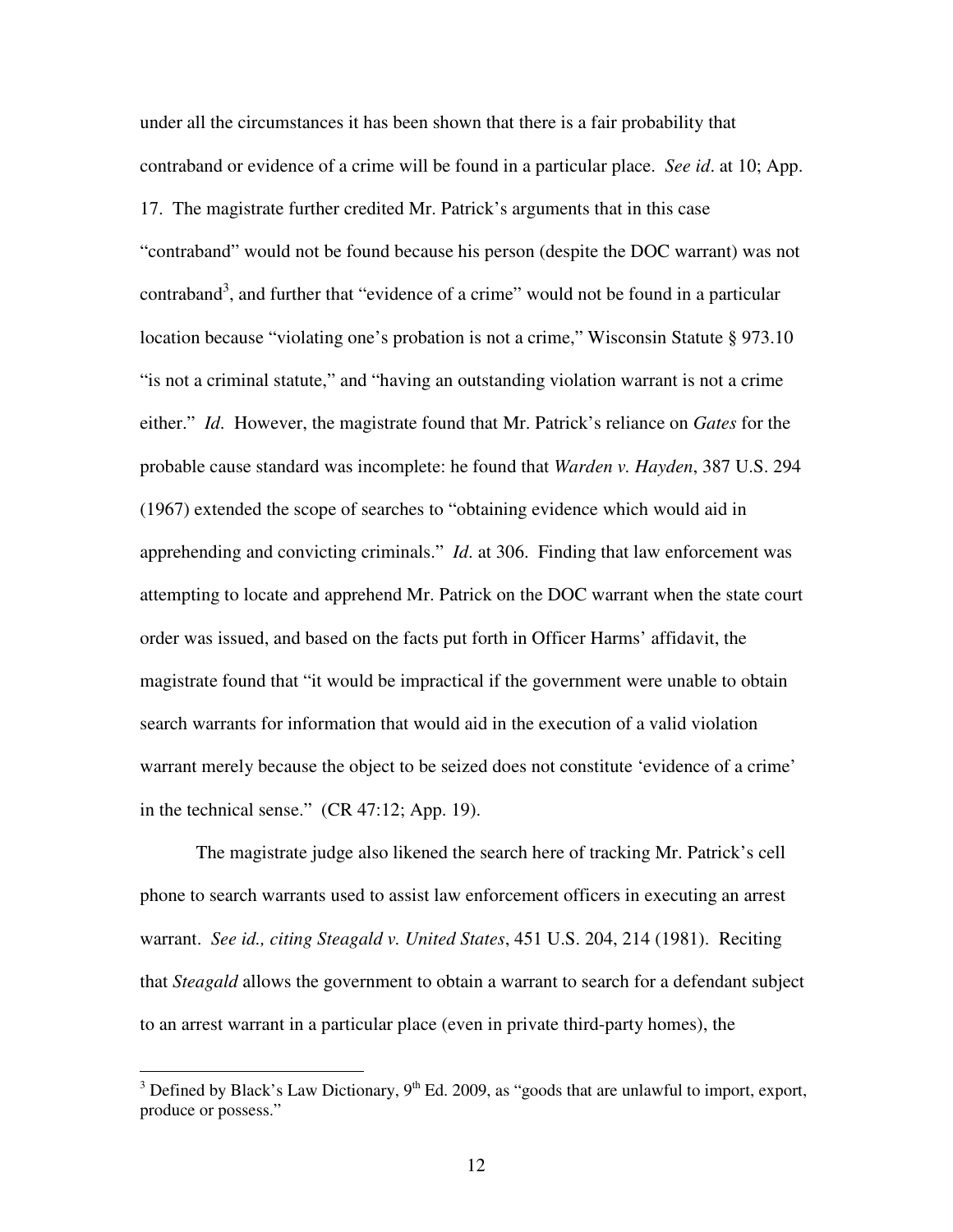magistrate reasoned that the government should also be allowed to obtain a search warrant for data that would achieve the same thing. *See id*. at 12-13; App. 19-20. The magistrate found that any "distinction [between the two] would defy common sense," and that the facts of this case were "sufficient to sustain a search warrant for information that reasonably could facilitate the capture of Patrick," that is, the information sought would "aid in a particular apprehension." *Id*. at 13; App. 20 (internal citation omitted).

 As mentioned earlier, the district court adopted the magistrate judge's recommendations in full, (CR 54; App. 22), and Mr. Patrick then pled conditionally guilty to Count 1 of the indictment, preserving his right to appeal the adverse ruling on his motion to suppress in his plea agreement with the government. (CR 57:1,  $\mathcal{P}$  2; CR 60). Mr. Patrick was sentenced to 57 months in prison to be followed by 3 years of supervised release and a \$100 special assessment. (CR 64; App. 1-6). He filed a notice of appeal on July  $8<sup>th</sup>$ , 2015 (CR 66; App. 7), and this appeal now follows.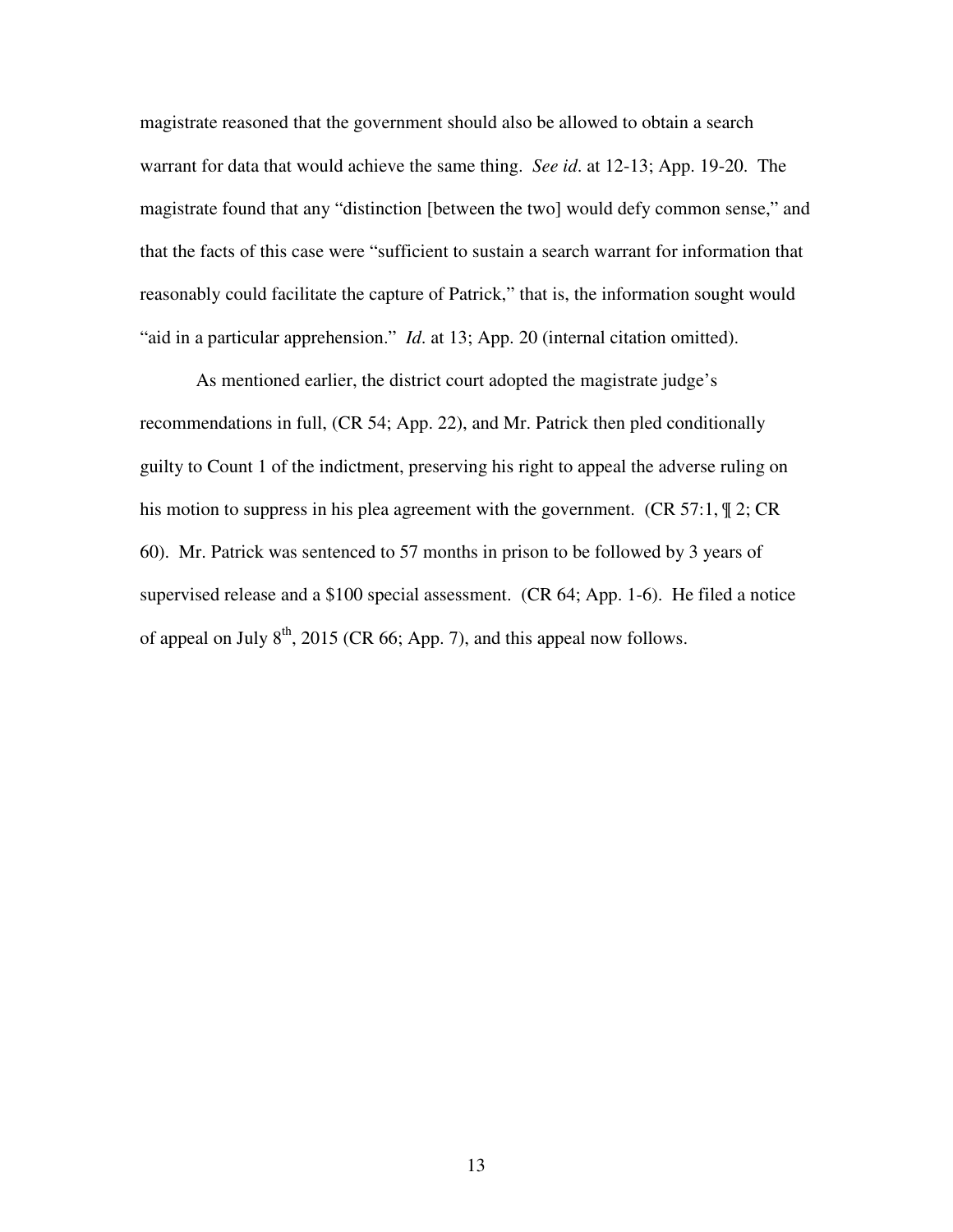#### **SUMMARY OF ARGUMENT**

Tracking an individual's cell phone is a search for and seizure of data under the Fourth Amendment and requires the government to obtain a warrant supported by probable cause. Here, the government relied on a state court order that did not establish sufficient probable cause to track Mr. Patrick's cell phone, and therefore the fruits of the search must be ordered suppressed (a gun that was found at his feet when he was arrested). Specifically, the order failed to establish that there was a fair probability that contraband or evidence of a crime would be found in a particular location by tracking Mr. Patrick's cell phone. This is because despite the existence of a probation violation warrant issued for him, his person was not "contraband" and having a probation violation warrant issued (or even violating the terms of probation) does not constitute a crime under Wisconsin or federal law. Further, the search cannot be saved with the argument that the order was issued to "aid in apprehending" Mr. Patrick because that still requires a connection be shown between the item to be seized and criminal behavior, which is absent in this case. Because the government failed to meet any of the aforementioned standards, the search in this case was illegal and the fruits of it must be ordered suppressed.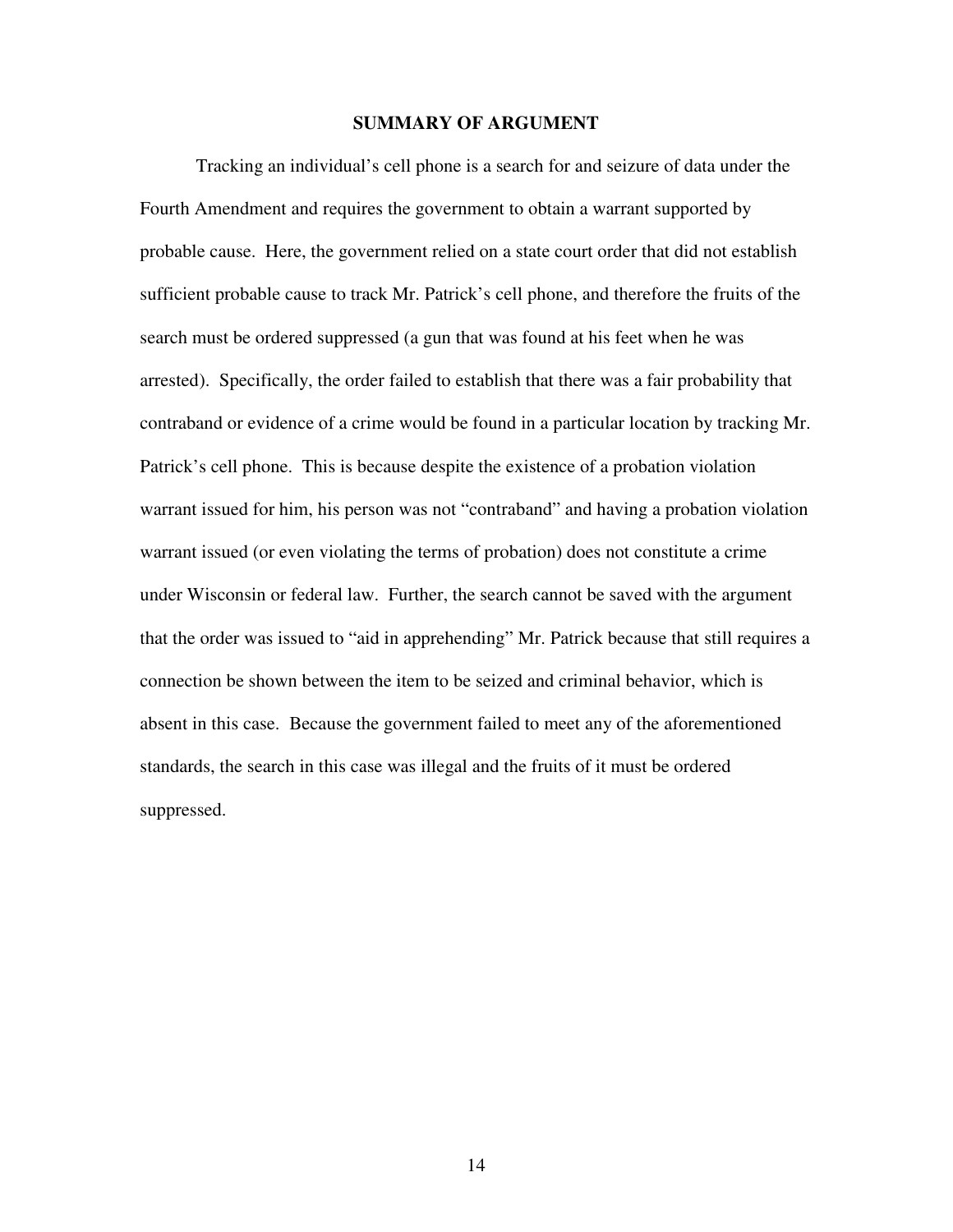#### **ARGUMENT**

#### **I. Standard of Review**

This Court reviews a district court's denial of a suppression motion under a dual standard of review: legal conclusions are reviewed *de novo*, while factual findings are reviewed for clear error. *See United States v. Kelly*, 772 F.3d 1072, 1077 ( $7^{\text{th}}$  Cir. 2014).

## **II. Based on the party presentation principle, this Court should assume without deciding that tracking an individual's cell phone is a search under the Fourth Amendment and requires the government to obtain a warrant supported by probable cause.**

 The government below expressly agreed with Mr. Patrick that in order to track an individual's cell phone, it had to obtain a warrant supported by probable cause. (CR 45:5). The magistrate judge (and ultimately the district court judge by adopting the magistrate's recommendation in full) also decided the issue on a probable cause standard. (CR 47:7-9; App. 14-16; CR 54; App. 22). That probable cause was the applicable standard was never at issue below; therefore, neither party briefed it and the district court had no reason to decide it. However, this Court has yet to rule on whether tracking an individual's cell phone is a search under the Fourth Amendment, thereby requiring the government to obtain a warrant supported by probable cause. *See United States v. Daniels*, 803 F.3d 335, 351 (7<sup>th</sup> Cir. 2015).

Given the unique procedural background of this case, this Court should assume without deciding that the government is required to obtain a warrant supported by probable cause to track an individual's cell phone based on the following: the Supreme Court has held that "in our adversary system, in both civil and criminal cases, in the first instance *and on appeal*, we follow the principle of party presentation… we rely on the parties to frame the issues for decision and assign to courts the role of neutral arbiter of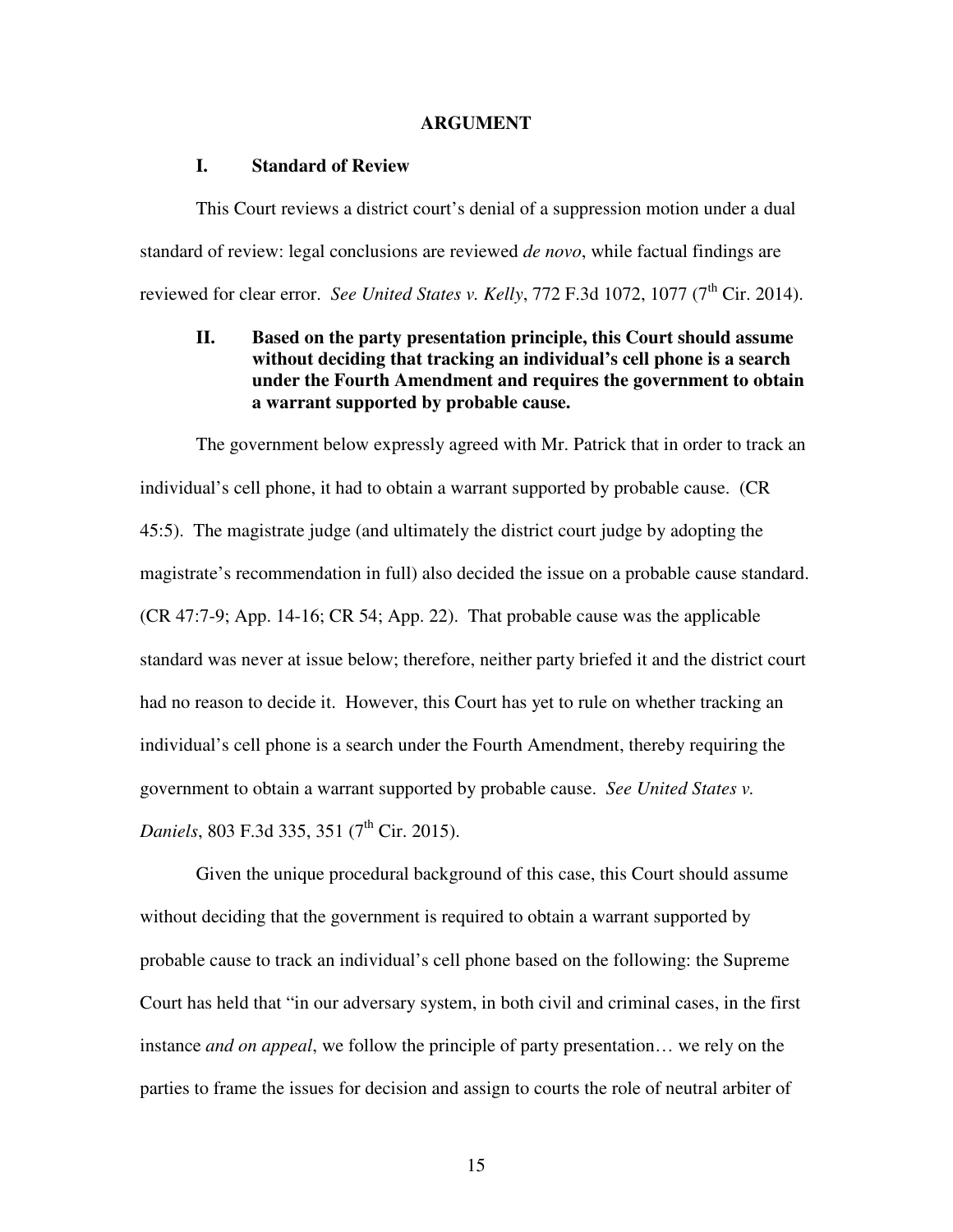matters the parties present." *Greenlaw v. United States*, 554 U.S. 237, 243 (2008) (emphasis added). This is because "our adversary system is designed around the premise that the parties know what is best for them, and are responsible for advancing the facts and arguments entitling them to relief." *Id*. at 244. Courts therefore "normally decide only questions presented by the parties." *Id*. (internal citation omitted). A corollary to the party presentation principle is the cross-appeal rule, which holds that "an appellate court may not alter a judgment to benefit a nonappealing party… it takes a cross-appeal to justify a remedy in favor of an appellee." *Id*. at 244-45. This rule is "inveterate and certain," and serves to advance the important institutional interests in "fair notice and repose." *Id*. at 245. The Supreme Court noted that in more than two centuries, not one of its holdings ever recognized an exception to the cross-appeal rule. *See id*.

Here, the government has not cross-appealed, which clearly shows that it does not intend to alter its position below that a warrant supported by probable cause is required to track an individual's cell phone. Because of its express concession below and its failure to file a cross-appeal here, this Court may not alter the judgment below to benefit the government, a non-appealing party; for example, by finding that a standard less than probable cause could have been shown to track Mr. Patrick's cell phone. *See id*. at 244- 45. Additionally, when confronted with a similar procedural history in the district court, the Tenth Circuit assumed without deciding that tracking a cell phone is a search and must be supported by probable cause. *See United States v. Barajas*, 710 F.3d 1102, 1108  $(10<sup>th</sup> Cir. 2013)$ . This Court should follow the path taken by its sister court under similar circumstances.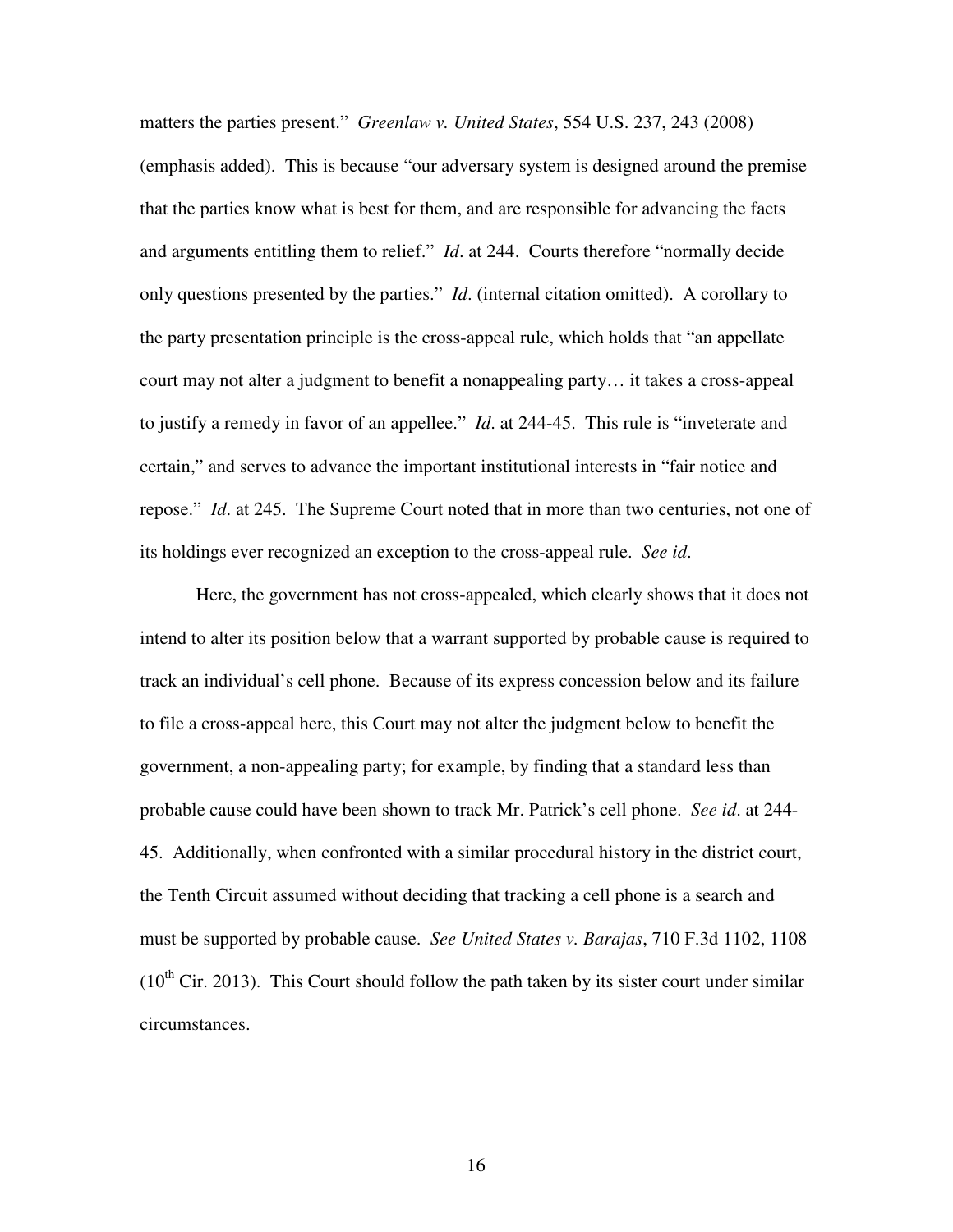**III. The state court order at issue in this case did not establish adequate probable cause to justify tracking Mr. Patrick's cell phone to locate and arrest him. The fruits of this illegal tracking- the gun located at his feet when arrested- must be ordered suppressed.**

The Fourth Amendment's guarantee against unreasonable searches and seizures is effectuated by its warrant clause: "no warrants shall issue, but upon probable cause, supported by oath or affirmation, and particularly describing the place to be searched, and the persons or things to be seized." As the magistrate judge noted below, the Supreme Court has found that the warrant clause requires three things: (1) that warrants be issued by neutral, disinterested magistrates; (2) those seeking the warrant demonstrate to the magistrate probable cause to believe that "the evidence sought will aid in a particular apprehension or conviction" for a particular offense; and (3) the warrant particularly describes the things to be seized as well as the place to be searched. *See Dalia v. United States*, 441 U.S. 238, 255 (1979) (internal citations omitted). The first and third requirements are not at issue in this case: there is no indication the state court judge who issued the order in question was biased or otherwise had an interest in the case, and the order particularly described the data to be seized from Mr. Patrick's cell phone. The dispute here centers on the second requirement of whether law enforcement demonstrated sufficient probable cause for the judge to issue the order. To obtain a warrant, the Supreme Court has held that law enforcement must convince a court that "there is a fair probability, given the totality of the circumstances, that contraband or evidence of a crime will be found in a particular place." *Illinois v. Gates*, 462 U.S. 213, 238 (1983).

The magistrate judge in this case credited Mr. Patrick's argument that the two requirements of *Gates* were not shown. First, Mr. Patrick was not considered contraband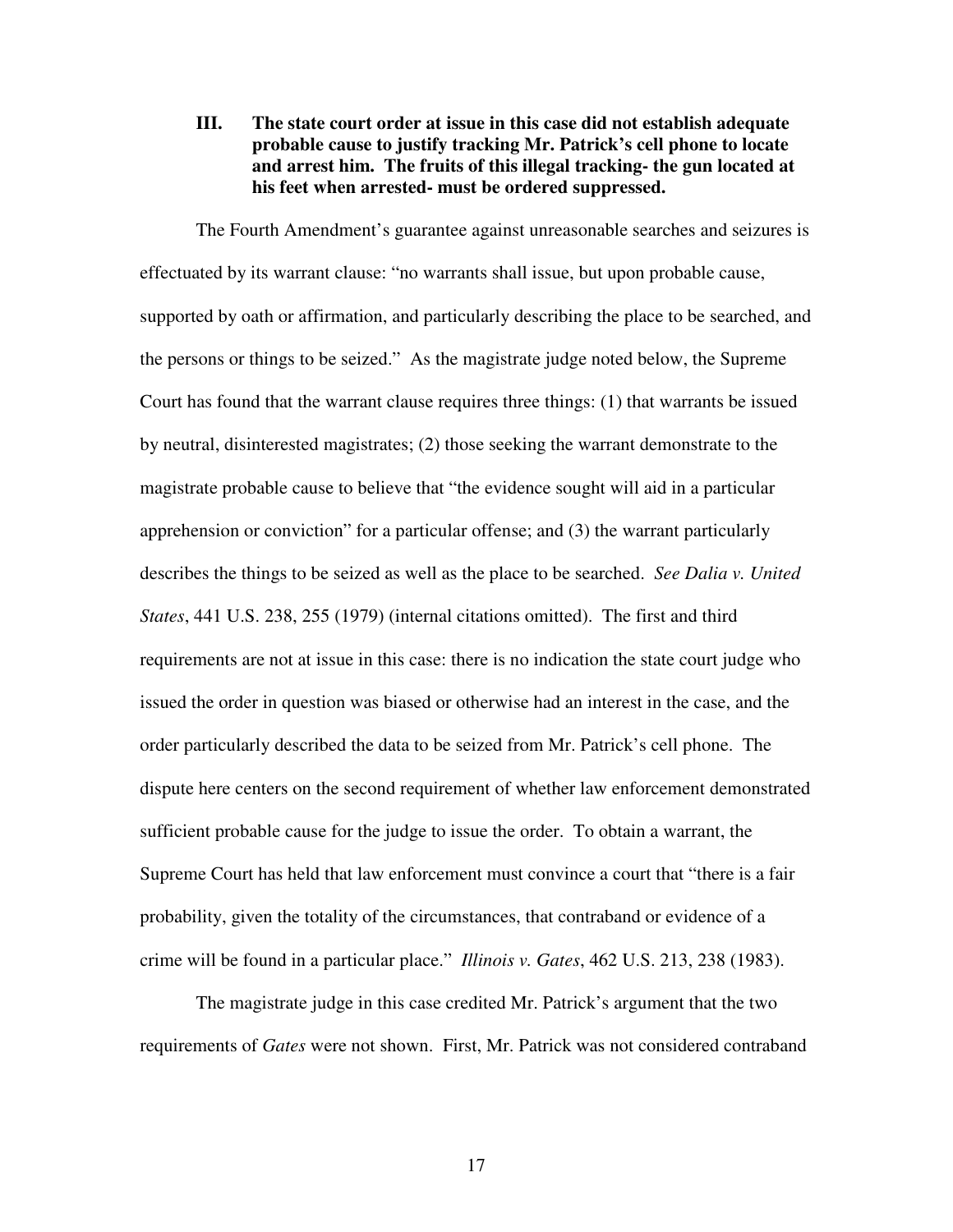("goods that are unlawful to import, export, produce or possess")<sup>4</sup> even though he had a Wisconsin Department of Corrections' warrant issued for violating his supervision at the time police were looking for him and then arrested him. (CR 47:10; App. 17). Second, there was no showing that evidence of a crime would be found in a particular place: having an outstanding supervision warrant is not a state or federal crime, and the "crime" referenced in the affidavit, application and order (Wis. Stat.  $\S 973.10^5$ ) is not actually a crime at all. *See id*. Wis. Stat. § 973.10 is not a criminal statute and does not define a crime<sup>6</sup>, but merely discusses how probationers are deemed to be in the custody of the department of corrections; can be ordered to perform community service; and describes revocation procedures to be used in the event a probationer violates conditions of probation. No other crimes were alleged in the affidavit, application or order.

Even had an actual crime been alleged, there was no showing that evidence of it would be found in a particular place because the object of the search (Mr. Patrick's cell site location data) was needed to locate his phone, and therefore him, in the first place. Hence, law enforcement officers- by the very act of seeking this data- established that they could not show a fair probability that evidence of a crime (or contraband) would be found in a particular place. In short, none of the *Gates* requirements were established here to justify issuance of the state court order: there was no prospect of finding any contraband or evidence of a crime in a particular place, much less a fair probability of doing so.

<sup>&</sup>lt;sup>4</sup> See fn. 3, *infra, citing* Black's Law Dictionary, 9<sup>th</sup> Ed. 2009.

<sup>&</sup>lt;sup>5</sup> Referred to as "Violation of probation or parole," depending on which document is referenced, but in actuality is titled "Control and supervision of probationers."

<sup>&</sup>lt;sup>6</sup> In Wisconsin, a crime "is conduct which is prohibited by state law and punishable by fine or imprisonment or both." Wis. Stat. § 939.12.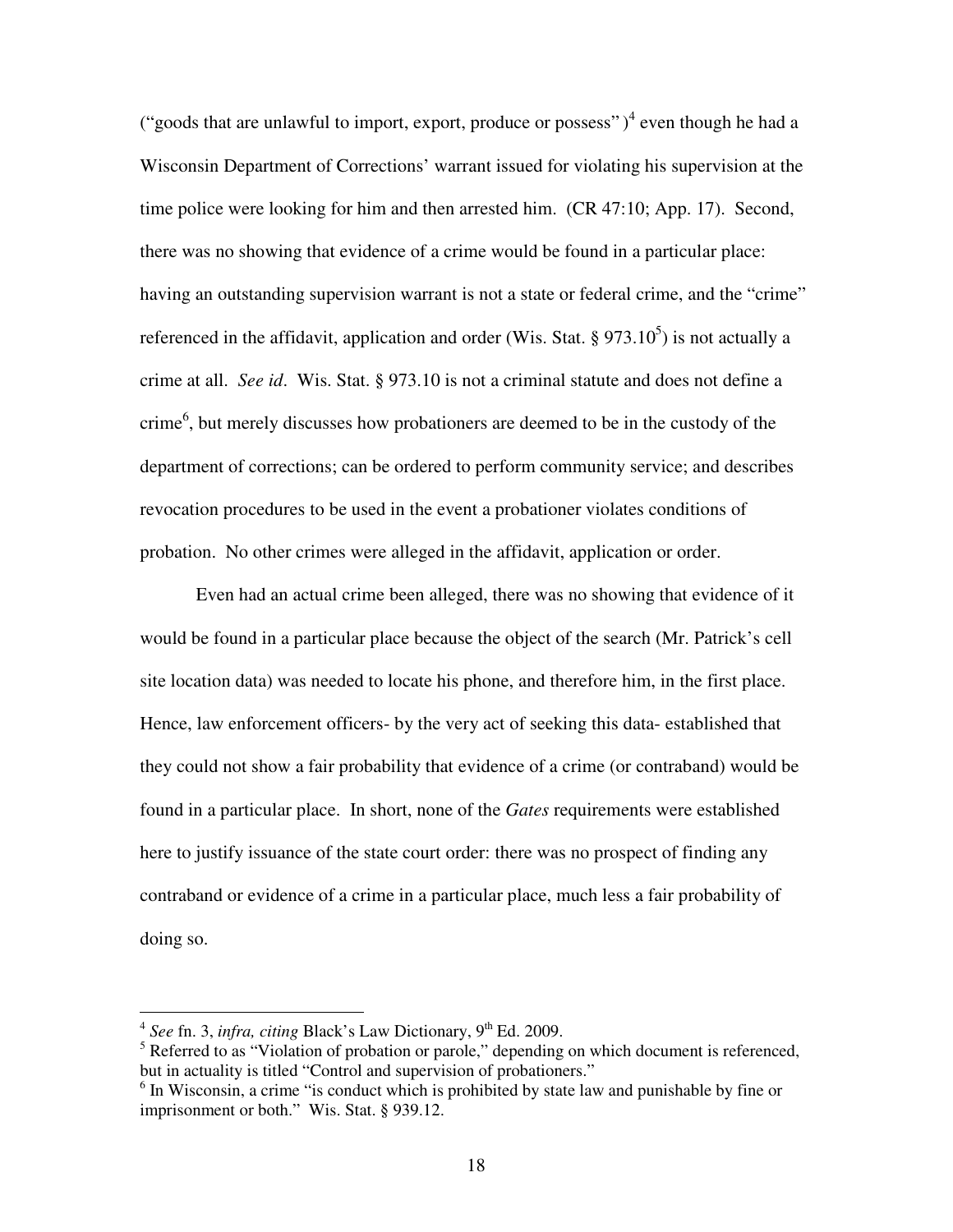While finding that Mr. Patrick's recitation of the probable cause standard under *Gates* was not "inaccurate," the magistrate judge nonetheless found it incomplete: he found in *Warden v. Hayden*, 387 U.S. 294 (1967), the Supreme Court stated that in addition to seeking contraband or evidence of a crime "it is reasonable, within the terms of the Fourth Amendment, to conduct otherwise permissible searches for the purpose of obtaining evidence which would aid in apprehending and convicting criminals." (CR 47:11; App. 18); *see also Hayden* at 306. The question presented in *Hayden* was whether searches and seizures under the Fourth Amendment were limited to the instrumentalities of crime, fruits of crime, and contraband, or also included the ability of law enforcement to search for and seize "merely evidentiary materials." *Hayden* at 295-96. In that case, the police had seized from the defendant's home some clothing (including a cap, a jacket and trousers) that matched the description of clothing worn by an individual who committed an armed robbery. *See id*. at 296. The Supreme Court held that nothing in the Fourth Amendment prohibited searching for and seizing evidence "simply for the purpose of proving" a crime- i.e. "mere evidentiary materials." *See id*. at 306. As noted by the magistrate judge, the Supreme Court held it is reasonable to conduct searches and seizures to obtain evidence which would aid in apprehending and convicting criminals. *See id*.

This "aid in apprehension" language is what the magistrate judge relied upon when recommending Mr. Patrick's motion to suppress be denied because he found that Officer Harm's affidavit "demonstrated that law enforcement was attempting to apprehend Patrick" based on the DOC warrant. (CR 47:11; App. 18). Further finding that Officer Harms swore that the DOC warrant was still valid and unexecuted, that cell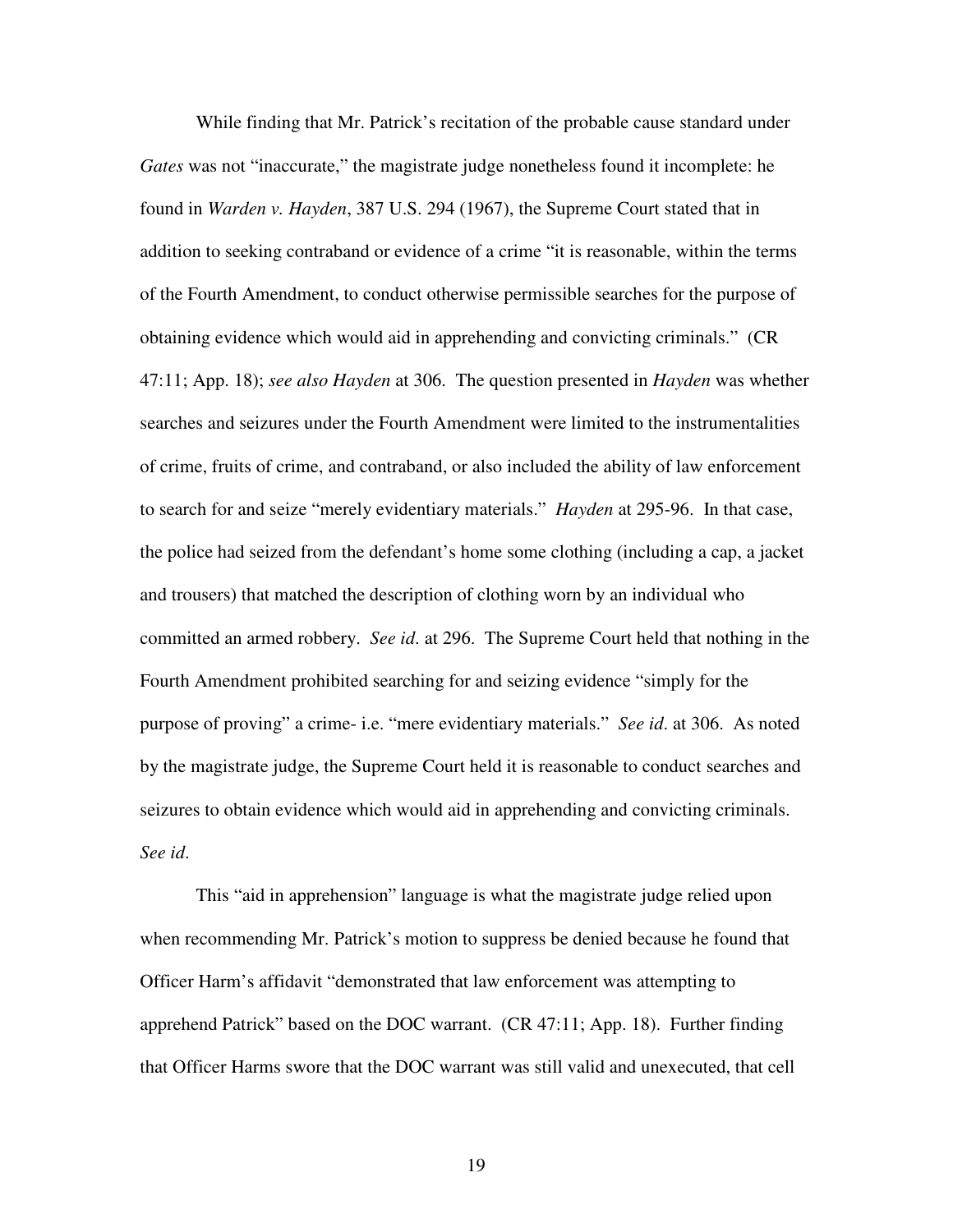site data would help them apprehend Mr. Patrick, and that the phone number they wanted to track was linked to him, the magistrate judge said "it would be impractical if the government were unable to obtain search warrants for information that would aid in the execution of a valid violation warrant merely because the object to be seized does not constitute 'evidence of a crime' in the technical sense." *Id*. at 11-12; App. 18-19. But this finding ignores a key limit *Hayden* placed on its own holding: that there "must, of course, be a nexus- automatically provided in the case of fruits, instrumentalities, or contraband- between the item to be seized and criminal behavior." *Hayden* at 307.

Thus, even when trying to apprehend an individual rather than searching for contraband or evidence of a crime, there still has to be some connection shown between the object of the search or seizure and criminal behavior. In *Hayden,* a connection existed because the clothing recovered from the defendant's house matched the description of that worn by the armed robber police were looking for, so therefore they "could reasonably believe that the items would aid in the identification of the culprit." *Id*. Here, there was no connection shown between the items to be searched or seized (the cell site data) and any criminal behavior. In fact, the magistrate judge found that there was *not* any connection between the data and criminal behavior because "violating one's probation is not a crime," Wis. Stat. § 973.10 is "not a criminal statute," and "having an outstanding violation warrant is not a crime either." (CR 47:10; App. 17). Thus, the magistrate judge's finding that Mr. Patrick's citation to *Gates'* probable cause requirement was "incomplete" because it did not account for *Hayden's* "aid in apprehension" language is itself incomplete: under both *Gates* and *Hayden*, some connection to a crime must be established to justify a search under the Fourth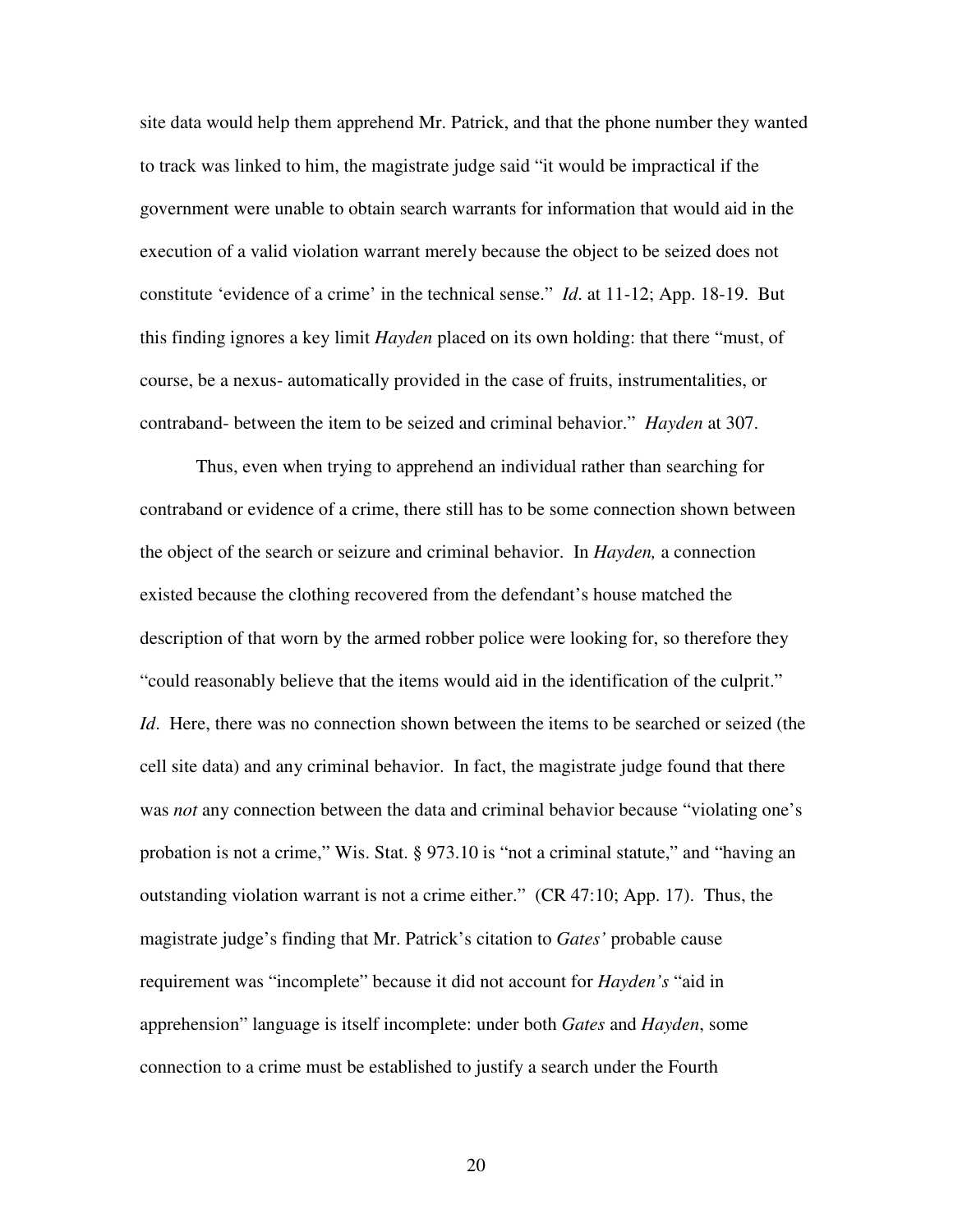Amendment.<sup>7</sup> No such connection exists in this case because no fair probability was shown that contraband or evidence of a crime would be found in a particular place (*Gates*), nor was any connection established between the cell site data and any criminal behavior (*Hayden*). It was therefore an unreasonable search and seizure of the data under the Fourth Amendment and all evidence derived therefrom must be suppressed.

The magistrate judge also relied upon *Steagald v. United States*, 451 U.S. 204 (1981) when he recommended denying relief to Mr. Patrick. (CR 47:12; App. 19). $^8$  He reasoned that because *Steagald* allows law enforcement officers to obtain a search warrant to search for an individual subject to an arrest warrant in a particular place- even the home of a third party- that they must be allowed to obtain one to search for a person subject to an arrest warrant based on cell-site data generated by his or her cell phone. *See id*. But the reliance on *Steagald* is misplaced for several reasons. *First*, the information sought here is extremely broad and concerns an individual's ongoing location, which is not known to law enforcement and is the reason it wants the information in the first place. *Steagald* and *Payton* (*see* fn. 8, *infra*) represent narrow exceptions to general Fourth Amendment constraints, however, in that they require law enforcement to establish that there is reason to believe that the subject of an arrest warrant is located *at a particular place*- for *Payton* in his or her home, for *Steagald* in the home of a third party. *See In the Matter of an Application of the United States of America for an Order Authorizing* 

 $\overline{a}$ 

<sup>7</sup> Additionally, the "aid in apprehension" language of *Hayden* can fairly be considered *dicta* because the facts of *Hayden* actually related to the use of the seized items to convict the defendant, not to apprehend him. *See Hayden* at 307.

<sup>8</sup> While it is not cited by the magistrate judge, *Payton v. New York*, 445 U.S. 573 (1980) is also relevant. *Payton* held that "for Fourth Amendment purposes, an arrest warrant founded on probable cause implicitly carries with it the *limited authority* to enter a dwelling in which a suspect lives when *there is reason to believe the suspect is within*." *Id*. at 602-03 (emphasis added).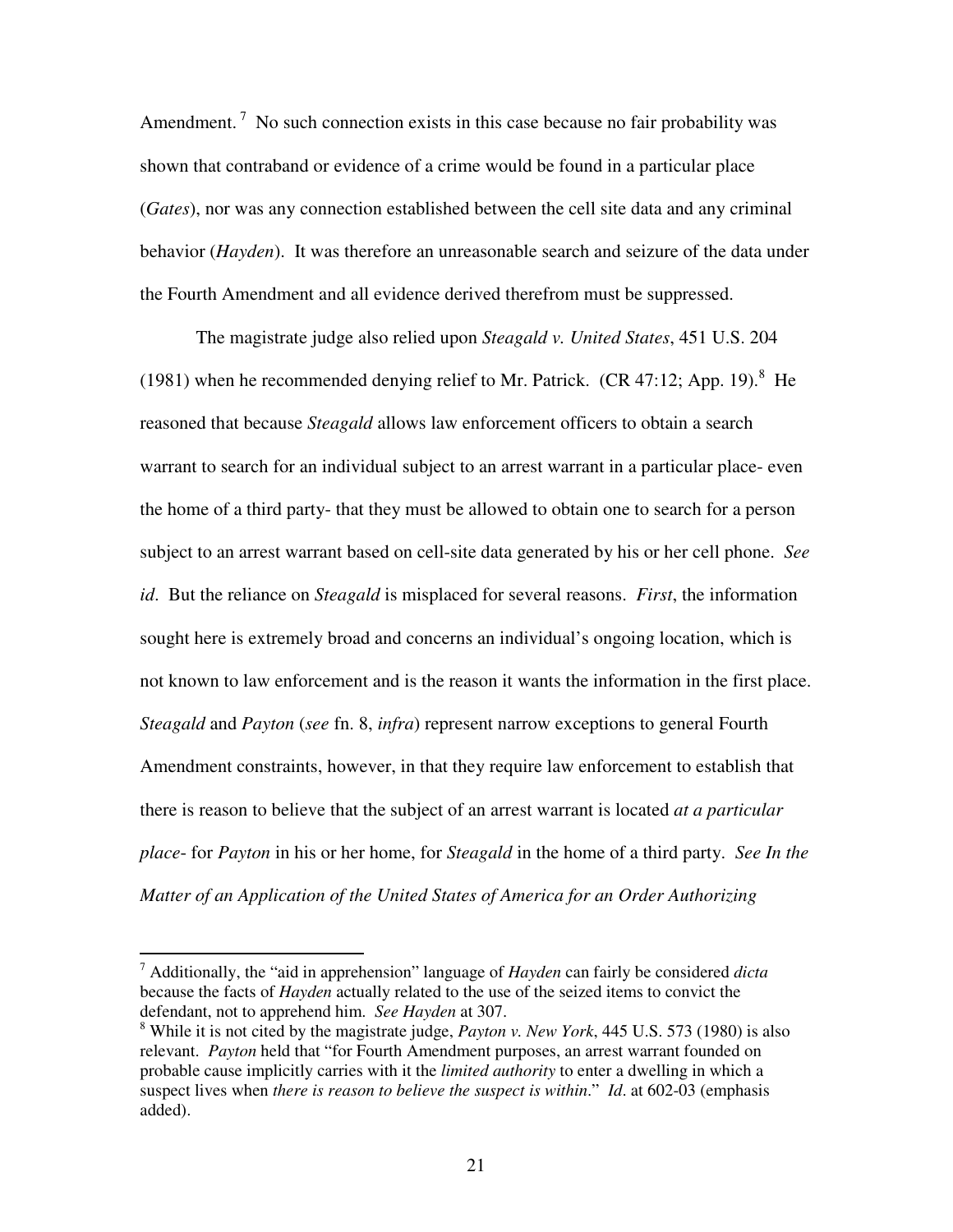*Disclosure of Location Information of a Specified Wireless Telephone*, 849 F.Supp.2d 526, 563 (D. Maryland 2011). Thus, these cases do not "absolve the government from having a reasonable belief that the suspect is in a particular location before it may enter" a constitutionally protected area to execute an arrest warrant. *See id*. at 545. In cases like Mr. Patrick's where law enforcement seeks a court order to track a person's cell phone precisely because they do not know where the person is, this threshold requirement of both *Payton* and *Steagald* is not met and therefore reliance on either is misplaced.

*Second*, implicit in the magistrate judge's citation to *Steagald* is a belief that because a search warrant can be obtained to effectuate an arrest warrant in a third party's home, obtaining one to track an individual by their cell phone is justified because it is considered a lesser intrusion. But this does not automatically follow- *Wireless Telephone* found that tracking someone by their cell phone "does arguably infringe upon the privacy rights of the subject of an arrest warrant more than a [home] search would and certainly does provide more information." *Id*. at 551. The search requested in these types of cases "informs the government on an almost continual basis where the subject is, at places where the government *lacked* probable cause to believe he was, and with persons about whom the government may have no knowledge." *Id*. (emphasis in original). Accordingly, the Supreme Court's approval of a "limited" intrusion into the home under *Payton* and *Steagald* "cannot reasonably be interpreted to endorse other infringements of privacy, that is, the constitutional right to location and movement privacy." *Id*. at 552; *see also id*. at 538-543 (discussing that individuals have a reasonable expectation of privacy in their location and movements); *see also* Argument Section IV, *supra* (same). The government below did not argue that the subject of an arrest warrant enjoys less of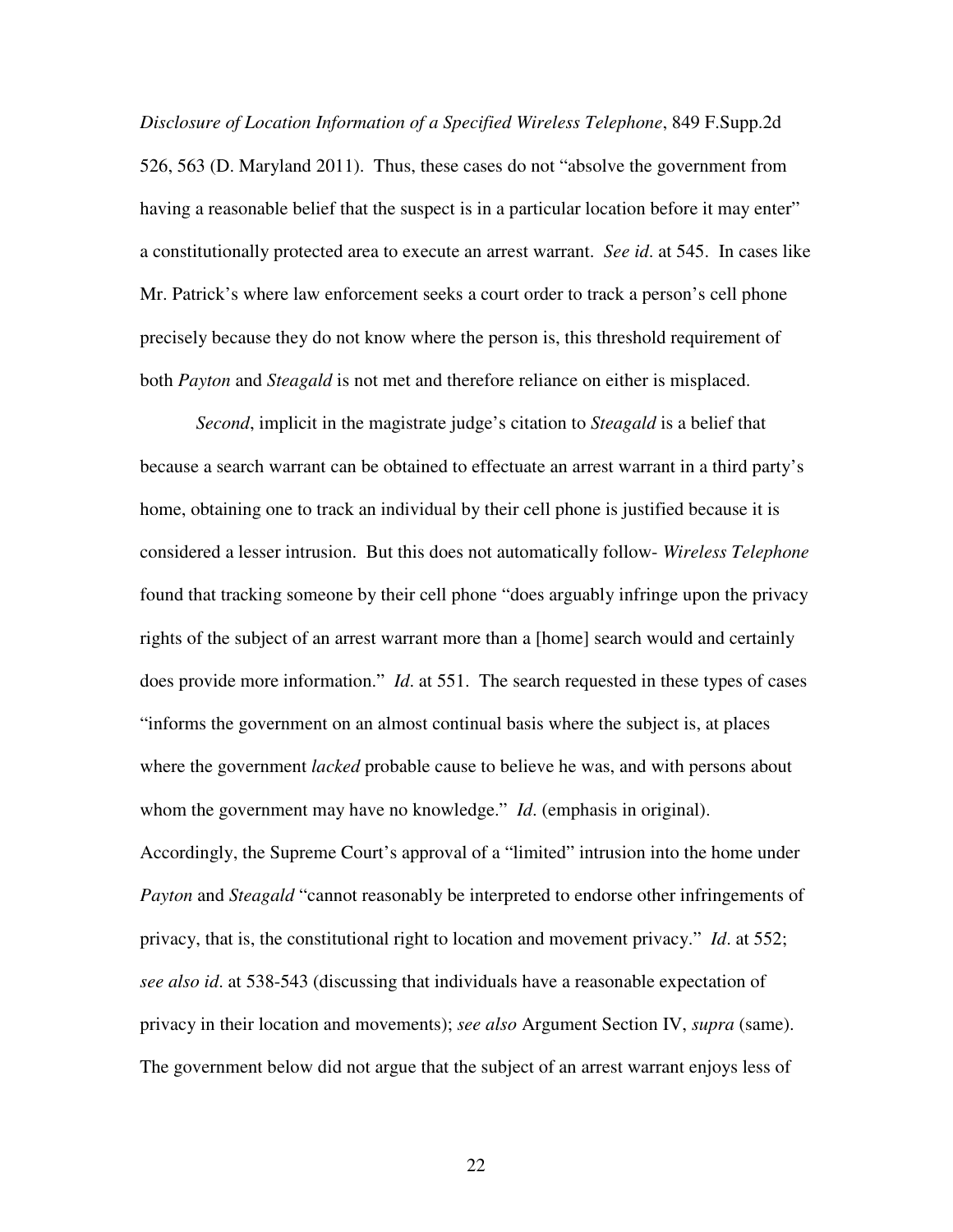an expectation of privacy in their location and movements than an uncharged person, and *Wireless Telephone* found that such expectations are maintained for individuals subject to an arrest warrant for many of the reasons already discussed. *See id*. at 543-44. Thus, the magistrate's judge reliance on *Steagald* to deny relief to Mr. Patrick should be rejected by this Court.

 Further underscoring the lack of probable cause to track Mr. Patrick's cell phone is the reliance the affidavit, application, and order placed on statutes that do not require a showing of probable cause for law enforcement to take certain actions. For example, to obtain an order for a pen register (which reveals numbers dialed from a phone) or a trap and trace device (which reveals numbers dialed to a phone), law enforcement need only present "a certification… that the information likely to be obtained is relevant to an ongoing criminal investigation being conducted…" 18 U.S.C. § 3122(b); *see also In the Matter of the Application of the United States of America For an Order Authorizing the Disclosure of Prospective Cell Cite Information*, 2006 WL 2871743 (E.D. Wis. 2006) at 2 (finding that this showing is lower than probable cause for a warrant) (hereafter "*E.D. Wis.*"). Also, to obtain certain phone records (not including the contents of communications) the government need only establish "specific and articulable facts showing that there are reasonable grounds to believe that the contents of a wire or electronic communication, or the records or other information sought, are relevant and material to an ongoing criminal investigation." 18 U.S.C. § 2703(d) (part of the "Stored Communications Act"); *see also E.D. Wis*. at 2 (finding that this statute imposes an "intermediate" standard on the government higher than that under 18 U.S.C. § 3122(b), but less than probable cause).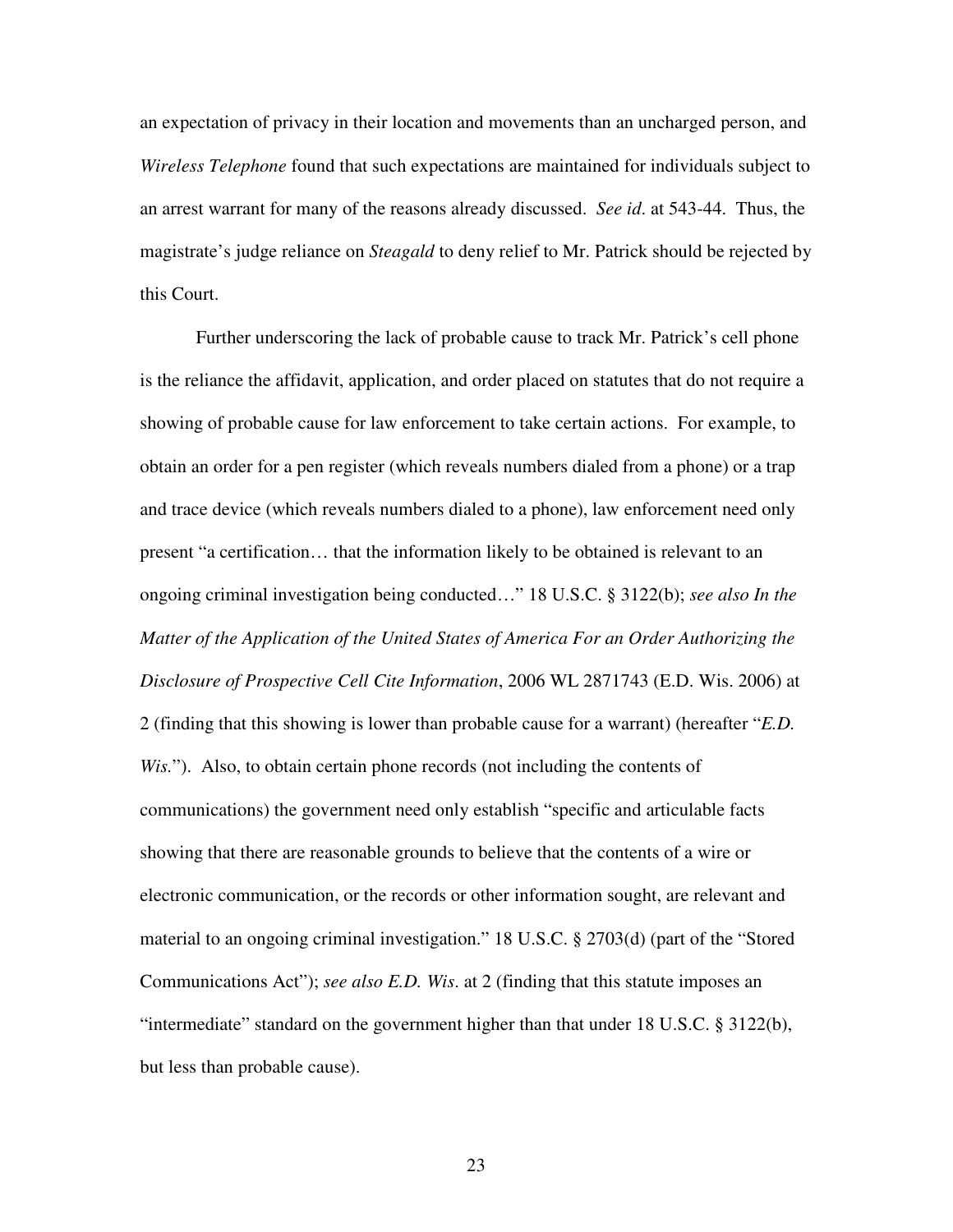Here, the underlying state court documents relied heavily on language closely tracking the standards laid out in 18 U.S.C. §§ 2703(d) and 3122(b) rather than trying to establish probable cause:

- In Officer Harms' affidavit, he stated he was "conducting or assisting with a criminal investigation" under the [non-existent] offense of "Violation of Probation as detailed in Wisconsin Statute §§ 973.10," and that the tracking information sought "would be useful to investigators." *See* Ex. A at 6, ¶ 2; App. 28.
- ADA Ladwig's application asserted there were "reasonable grounds to believe" that tracking Mr. Patrick's cell phone would be "relevant and material to this ongoing criminal investigation" into the non-existent crime under Wis. Stat. § 973.10. *See id*. at 10, ¶ 2(b); App. 32.
- The Milwaukee County Circuit Court's order found that Mr. Patrick was the subject of an investigation and that Officer Harms' affidavit offered "specific and articulable facts showing that there are reasonable grounds to believe that the records and information sought… are relevant and material to an ongoing criminal investigation." *Id*. at 1-2, ¶¶ 2 and 4; App. 23-24.

The affidavit, application and order lumped together requests for a pen register and trap and trace device (neither of which require law enforcement to establish probable cause) with a request to track Mr. Patrick's cell phone (which for all the reasons argued herein requires showing probable cause). By relying so heavily on 18 U.S.C. §§ 2703(d) and 3122(b), it is clear that the state court approved the tracking of Mr. Patrick's cell phone on a standard less than probable cause and did not fulfill requirements of *Gates* and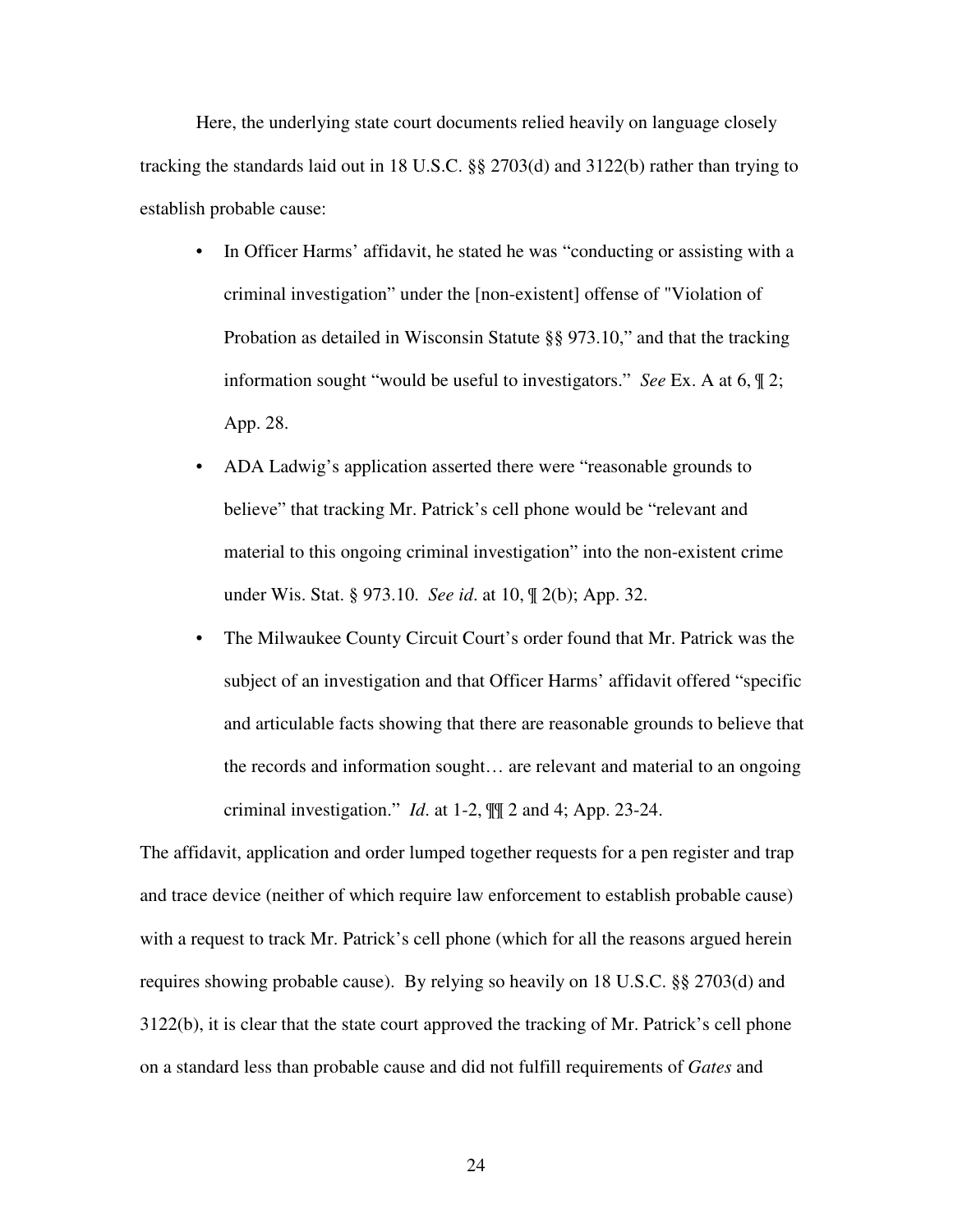*Hayden*; therefore the subsequent tracking violated Mr. Patrick's Fourth Amendment right to be free from unreasonable searches and seizures. This Court must reverse the district court's order denying Mr. Patrick's motion to suppress, and order that the evidence seized after the police illegally tracked his cell phone and arrested him be suppressed.

## **IV. Tracking an individual's cell phone is a search under the Fourth Amendment and requires the government to obtain a warrant supported by probable cause.**

 As this Court observed recently, whether the government tracking an individual's cell phone is a search under the Fourth Amendment requiring a warrant supported by probable cause is an evolving and difficult issue that courts across the country are grappling with. *See Daniels* at 351 (collecting cases). Should this Court elect to decide the issue and now "take sides" on it, *see id.*, it should find that such tracking is a search that requires the government to obtain a search warrant supported by probable cause. The most recent and comprehensive treatment by a federal court of appeals on this issue is the Fourth Circuit in *United States v. Graham*, 796 F.3d 332 (4<sup>th</sup> Cir. 2015), *reh'g en banc granted* (hereafter referred to as *Graham I*). The Fourth Circuit held that the government conducts a search under the Fourth Amendment when it obtains and inspects a cell phone user's historical<sup>9</sup> cell site data to trace the movements of the phone and its user across public and private spaces. *See id*. at 344-45. However, indicative of the evolving and difficult dimensions of this issue, the Fourth Circuit granted the

 $\overline{a}$ 

<sup>&</sup>lt;sup>9</sup> The Court in *Graham* found no "constitutional distinction" between historical cell site data and real-time tracking data like that at issue in Mr. Patrick's case, stating "a person's expectation of privacy in information about where she has been is no less reasonable, or less deserving of respect, than that regarding where she is or where she is going." *Id*. at 349, n. 7; *see also id*. at 350. For the purposes of this brief, Mr. Patrick follows that reasoning and does not differentiate between historical and real-time tracking.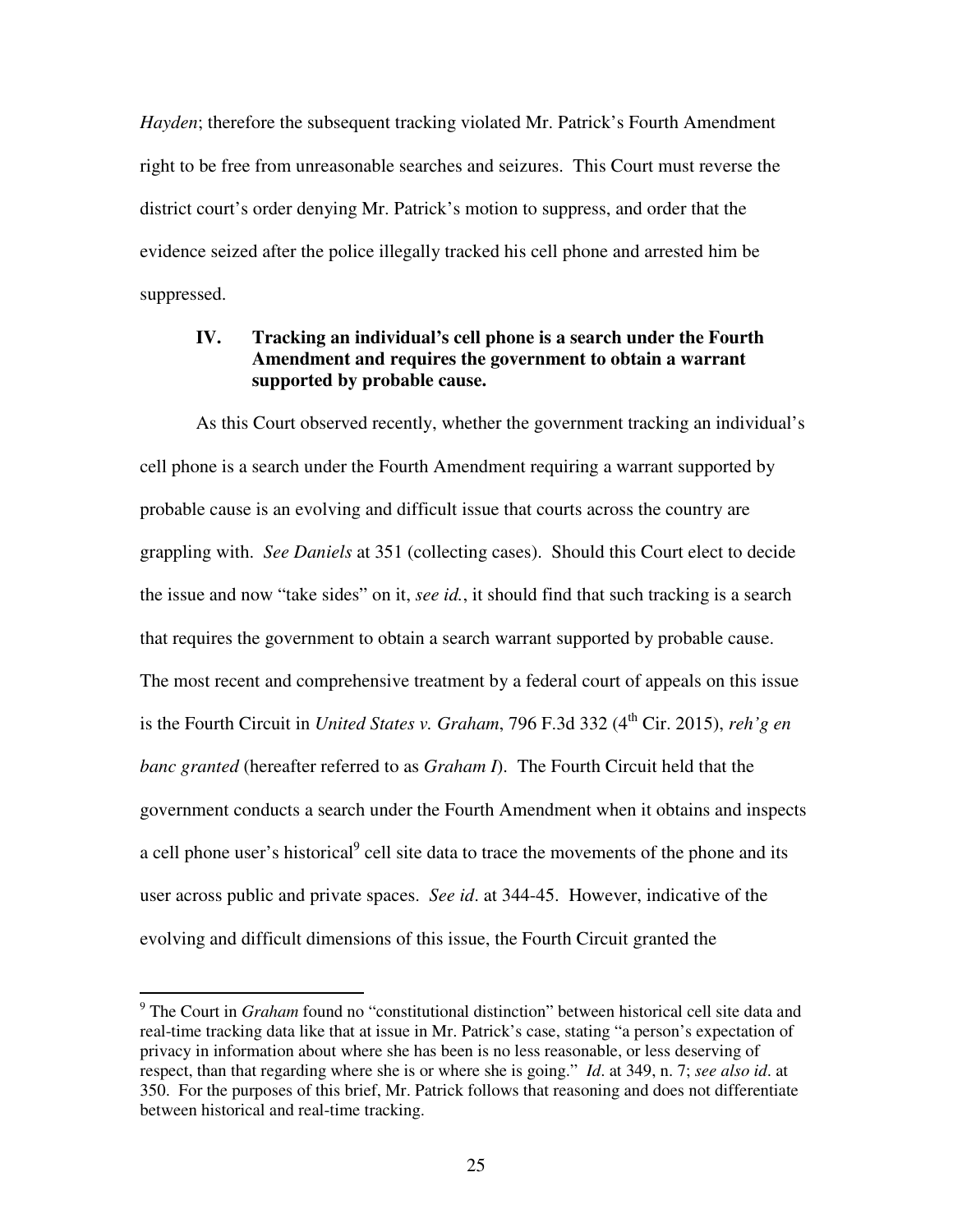government's petition for rehearing *en banc*, with oral argument tentatively calendared for the Court's March 22-25, 2016 session. *See United States v. Graham*, 2015 WL 6531272 at  $*$  1 (4<sup>th</sup> Cir. October 28<sup>th</sup>, 2015). While the status of *Graham I* is now uncertain pending *en banc* review, its reasoning is still persuasive and its treatment still authoritative. For the following reasons, this Court should adopt its reasoning and find that tracking an individual's cell phone is a search under the Fourth Amendment requiring the government to obtain a search warrant supported by probable cause. *See* Fed. R. App. P. 32.1 (restricting courts from prohibiting the citation of federal judicial opinions that have been designated "non-precedential" or the like and issued after January  $1<sup>st</sup>$ , 2007).

 In *Graham I*, the Court began its analysis in the familiar territory of *Katz's<sup>10</sup>* "reasonable expectation of privacy that society is willing to recognize as reasonable" formulation. *See Graham I* at 344. The Court ultimately held that the government conducts a search under the Fourth Amendment when it obtains and inspects a cell phone user's cell site data to trace the phone/user's movements across public and private spaces, thereby discovering the private activities and personal habits of the user. *See id*. at 344- 45. The Court found that cell phone users have an objectively reasonable expectation of privacy in this information that requires the government to obtain a warrant supported by probable cause (unless an established exception to the warrant requirement applies). *See id*. at 345. The Court came to this conclusion based primarily on the following two broad reasons, which Mr. Patrick asks this Court to adopt:

*First*, it found that the Supreme Court has "recognized an individual's privacy interests in comprehensive accounts of her movements, in her location, and in the

 $\overline{a}$ 

<sup>10</sup> *Katz v. United States*, 389 U.S. 347, 353 (1967).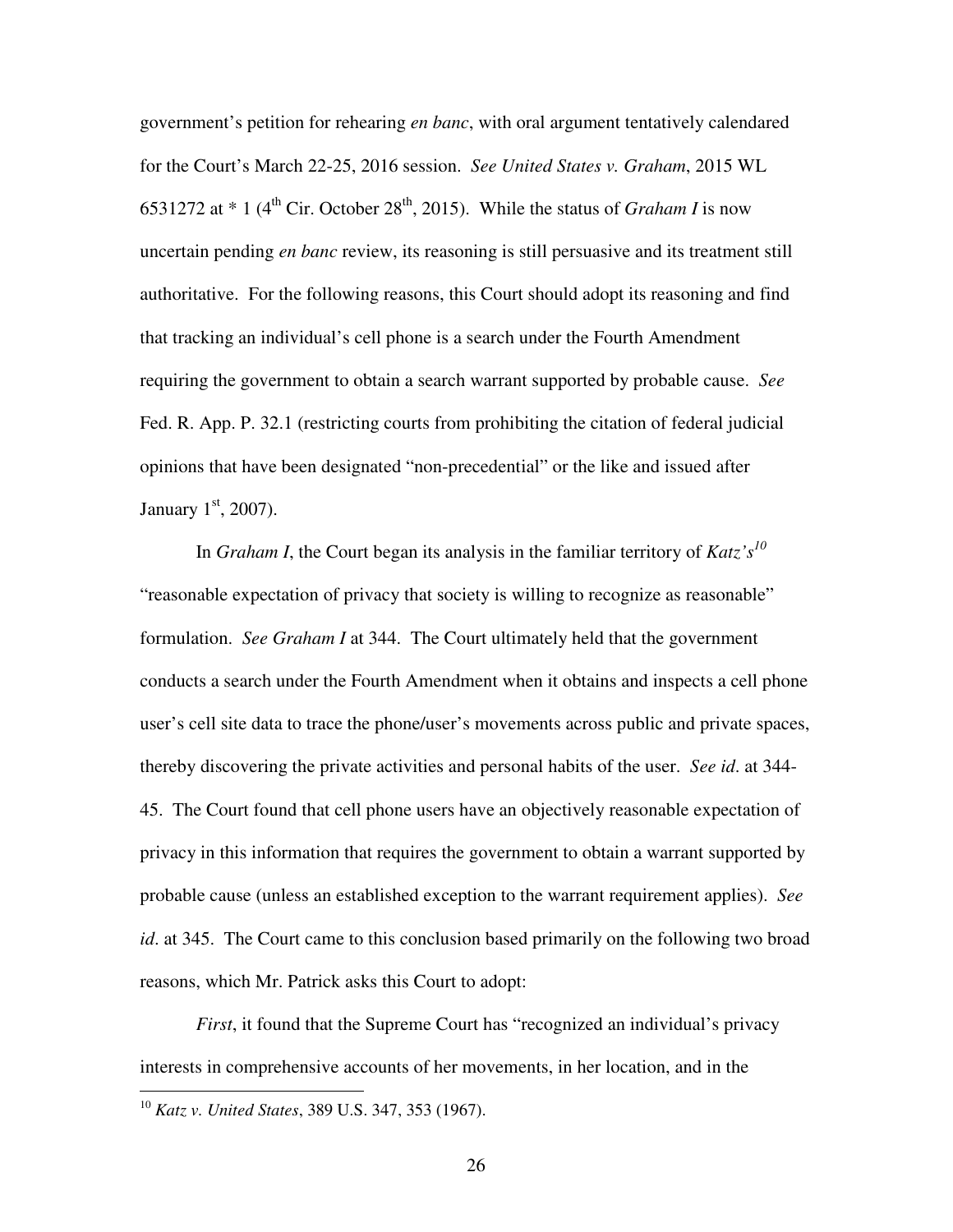location of her personal property in private spaces, particularly when such information is available only through technological means not in use by the general public." *See id*. at 345-350 (*citing and discussing United States v. Knotts*, 460 U.S. 276 (1983); *United States v. Karo*, 468 U.S. 705 (1984); *Kyllo v. United States*, 533 U.S. 27 (2001); *United States v. Jones*, 132 S.Ct. 945 (2012); and *Riley v. California*, 134 S.Ct. 2473 (2014)). The *Graham I* Court found that the holdings of these Supreme Court decisions, along with two state supreme court decisions, *see Commonwealth v. Augustine*, 467 Mass. 230 (2014) and *State v. Earls*, 214 N.J. 564 (2013), lead to the conclusion that the privacy interests affected by the technologies employed by the government in those cases "apply with equal or greater force" to cell phone tracking data because that information "can reveal both a comprehensive view and specific details of the individual's daily life." *See Graham I* at 348. Quoting the D.C. Circuit, it stated:

A person who knows all of another's travels can deduce whether he is a weekly church goer, a heavy drinker, a regular at the gym, an unfaithful husband, an outpatient receiving medical treatment, an associate of particular individuals or political groups- and not just one fact about a person, but all such facts.

*Id., citing United State v. Maynard*, 615 F.3d 544, 561-62 (D.C. Cir. 2010), *aff'd sub. nom. Jones*, 132 S.Ct. 945. The Court further noted that cell phone tracking could very well provide even more private information about an individual than the GPS tracking at issue in *Maynard/Jones* because "a cell phone is a small hand-held device that is often hidden on the person of its user and seldom leaves her presence... users regularly carry these devices into their homes and other private spaces" which can "permit the government to track a person's movements between public and private spaces, impacting at once her interests in both the privacy of her movements and the privacy of her home."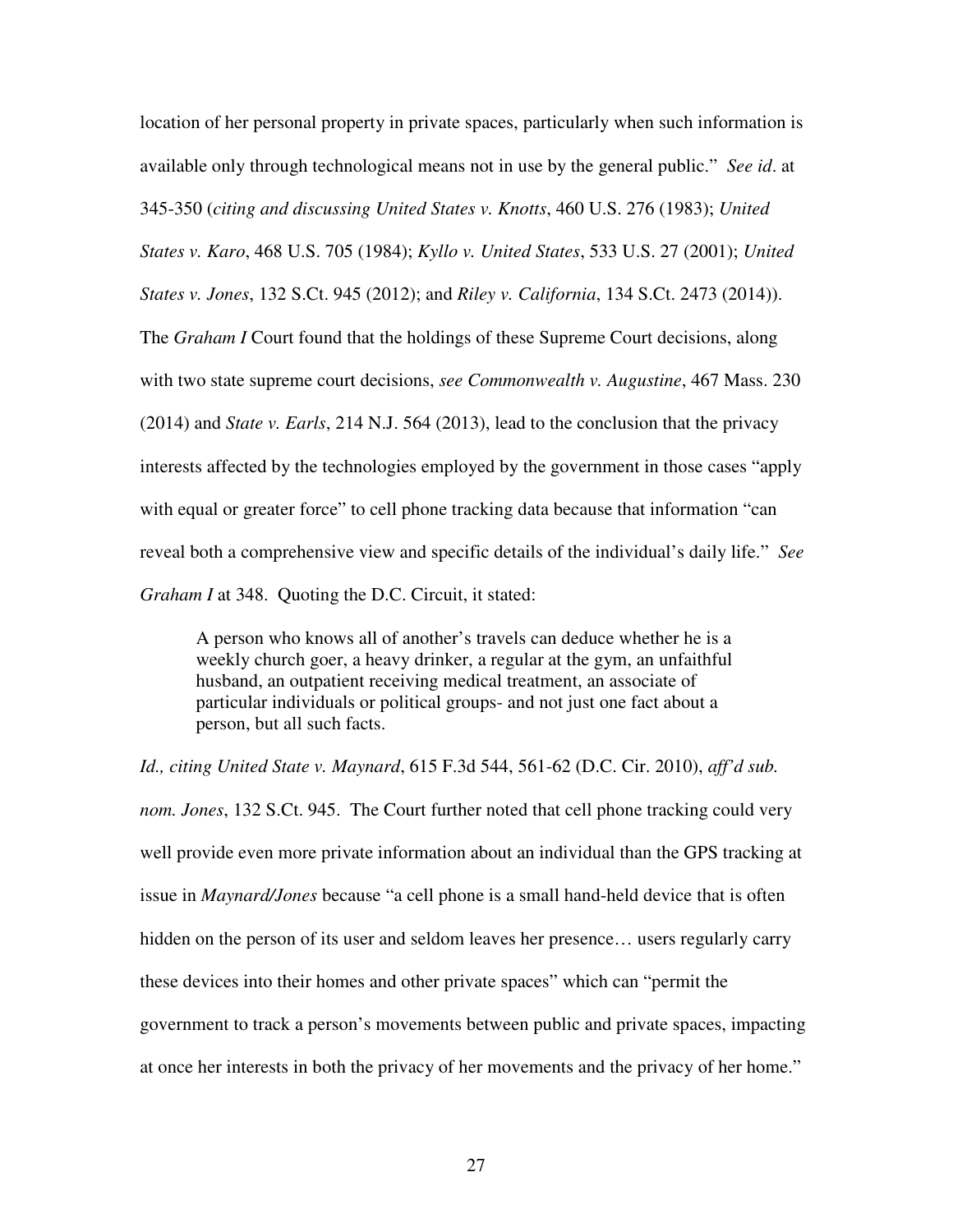*Id*. Bolstered by the decisions of other courts to have considered the issue, the Fourth Circuit found that the government conducts a search and "invades a reasonable expectation of privacy when it relies upon technology not in general use to discover the movements of an individual," with cell phone tracking being one such technology. *See id*. at 349.

*Second*, the Court found that the Supreme Court's "third-party doctrine," which holds a person has "no legitimate expectation of privacy in information he voluntarily turns over to thirds parties," does not apply to cell phone tracking records and does not defeat a user's reasonable expectation of privacy in the content of those records. *See id*. at 353, *citing United States v. Miller*, 425 U.S. 435, 442 (1976) and *Smith v. Maryland*, 442 U.S. 735, 743-44 (1979). The Court found that *Miller* and *Smith* "do not categorically exclude third-party records from Fourth Amendment protection." *Id*. at 354. The key focus is whether the information held by a third party was voluntarily conveyed to it because "it is that voluntary conveyance- not the mere fact that the information winds up in the third party's records- that demonstrates an assumption of risk of disclosure and therefore the lack of any reasonable expectation of privacy." *Id*. The Court found that cell site location information is automatically, intangibly, and passively calculated and recorded by the cellular network and therefore the user does not "convey" cell site location data "at all- voluntarily or otherwise- and therefore does not assume any risk of disclosure to law enforcement." *Id*. The Court stated it "cannot impute to a cell phone user the risk that information about her location created by her service provider will be disclosed to law enforcement when she herself has not actively disclosed that information." *Id*. at 355.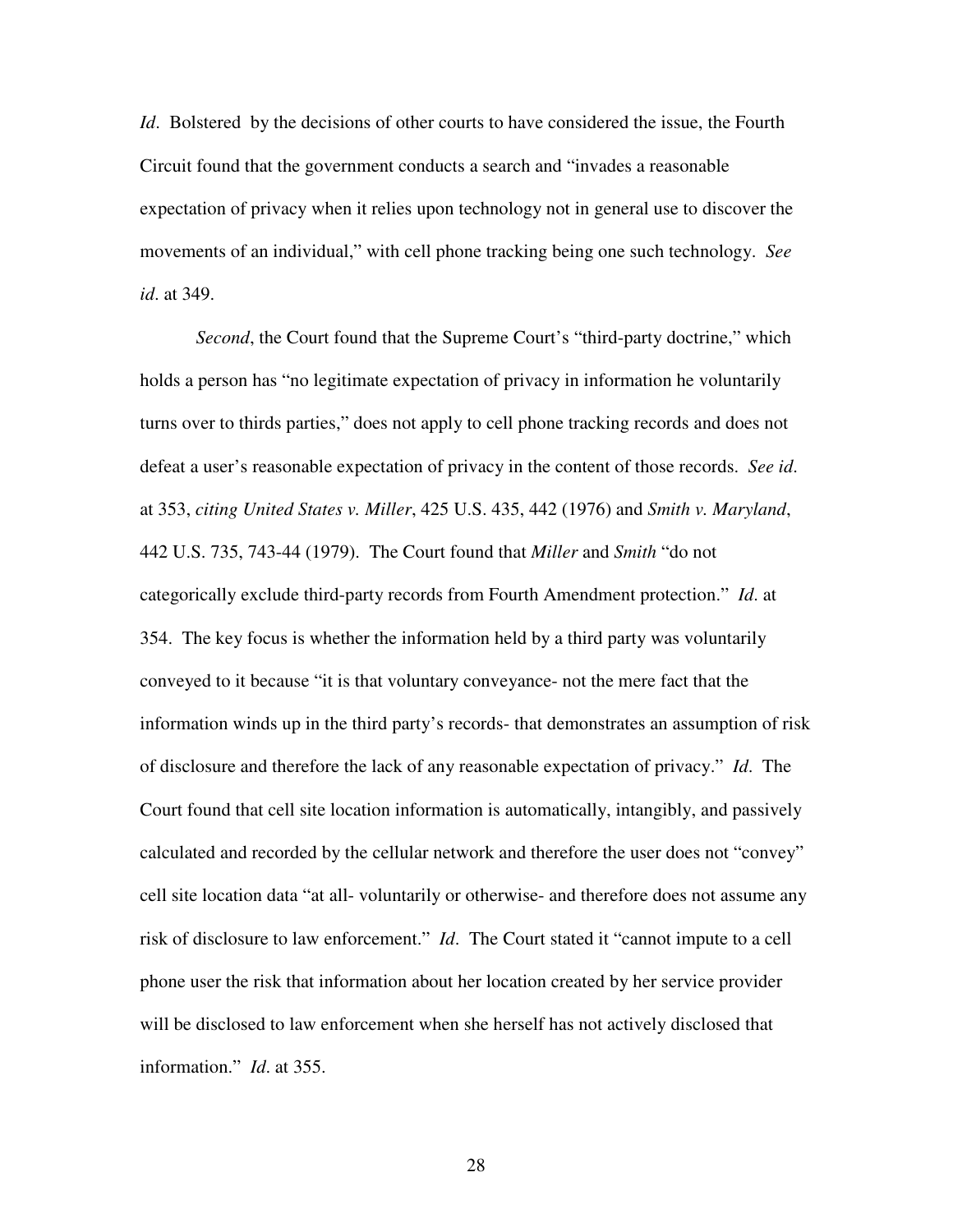The Court found that the third-party doctrine is increasingly in tension with "the primacy Fourth Amendment doctrine grants our society's expectations of privacy," but found the former must give way to the latter because the "third-party doctrine is intended to delimit Fourth Amendment protections where privacy claims are not reasonable- not to diminish Fourth Amendment protections where new technology provides new means for acquiring private information." *Id*. at 360. The Fourth Circuit neatly summed up the important and difficult questions raised by cell phone tracking by the government with this observation and ultimate holding:

It turns out the proliferation of cellular networks has left service providers with a continuing stream of increasingly precise information about the locations and movements of network users. Prior to this development, people generally had no cause for concern that their movements could be tracked to this extent. That new technology has happened to generate and permit retention of this information cannot by itself displace our reasonable privacy expectations; nor can it justify inspection of this information by the government in the absence of judicially determined probable cause.

*Id*. at 360-61. For all the reasons articulated by *Graham I*, this Court should find that tracking an individual's cell phone is a search under the Fourth Amendment and the government is required to obtain a warrant supported by probable cause before obtaining such information.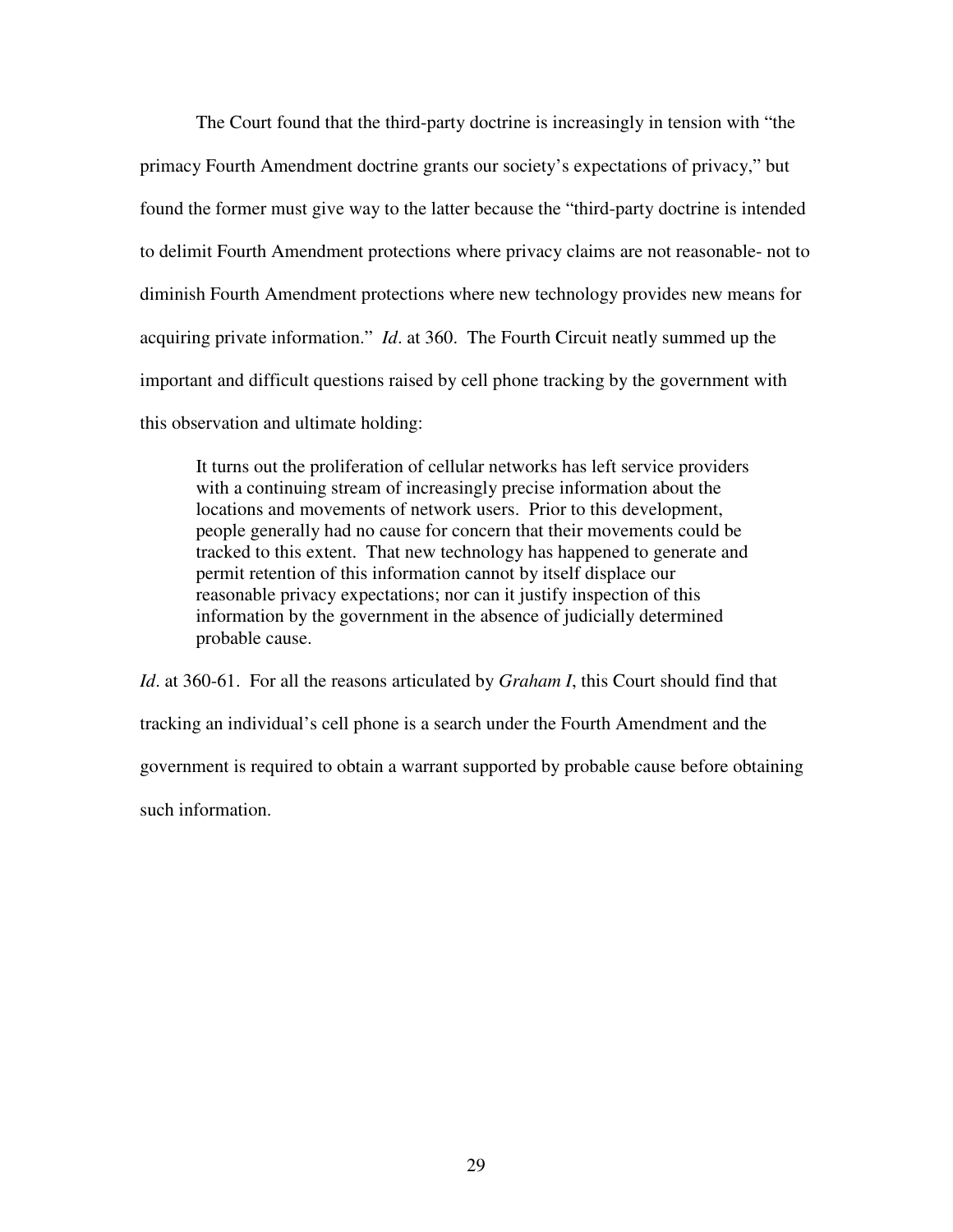#### **CONCLUSION**

For all the reasons argued herein, this Court should assume without deciding that tracking an individual's cell phone is a search that requires the government to obtain a warrant supported by probable cause; that the state court order in question here did not establish adequate probable cause to track Mr. Patrick's phone; and that the fruits of this illegal search must be ordered suppressed, specifically the gun that was found laying at his feet when he was arrested.

Respectfully submitted

Christopher Donovan CHRISTOPHER DONOVAN COUNSEL FOR DEFENDANT-APPELLANT Pruhs & Donovan, S.C. 757 North Broadway – Suite 401 Milwaukee, Wisconsin 53202 Tel: (414) 221-1950 Fax: (414) 221-1959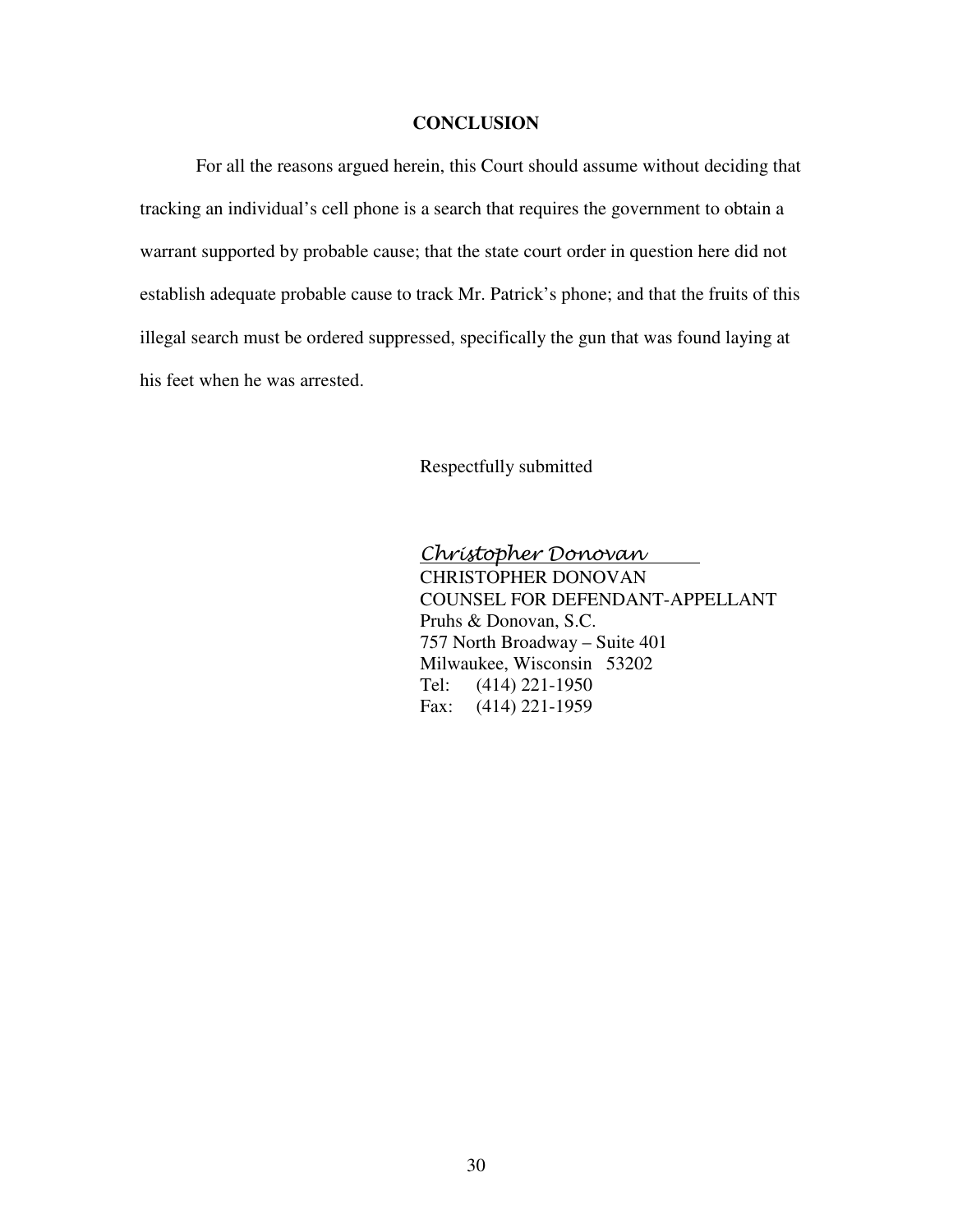### **CERTIFICATE OF COMPLIANCE WITH FED. R. APP. P. 32(a)(7)(C)**

 The undersigned certifies that this brief complies with the volume limitations of Federal Rule of Appellate Procedure  $32(a)(7)(C)$  and Circuit Rule 32 in that it contains 7,476 words as shown by Microsoft Word in preparing this brief.

Christopher Donovan

 CHRISTOPHER DONOVAN Pruhs & Donovan, S.C. 757 North Broadway – Suite 401 Milwaukee, Wisconsin 53202 Tel: (414) 221-1950 Fax: (414) 221-1959

# **CIRCUIT RULE 31(e) CERTIFICATION**

The undersigned, counsel for Defendant-Appellant, hereby certifies that I have filed electronically, pursuant to Circuit Rule 31(e), versions of the brief and all of the appendix items that are available in non-scanned PDF format.

# Christopher Donovan

 CHRISTOPHER DONOVAN Pruhs & Donovan, S.C. 757 North Broadway – Suite 401 Milwaukee, Wisconsin 53202 Tel: (414) 221-1950 Fax: (414) 221-1959

Dated: January  $15<sup>th</sup>$ , 2016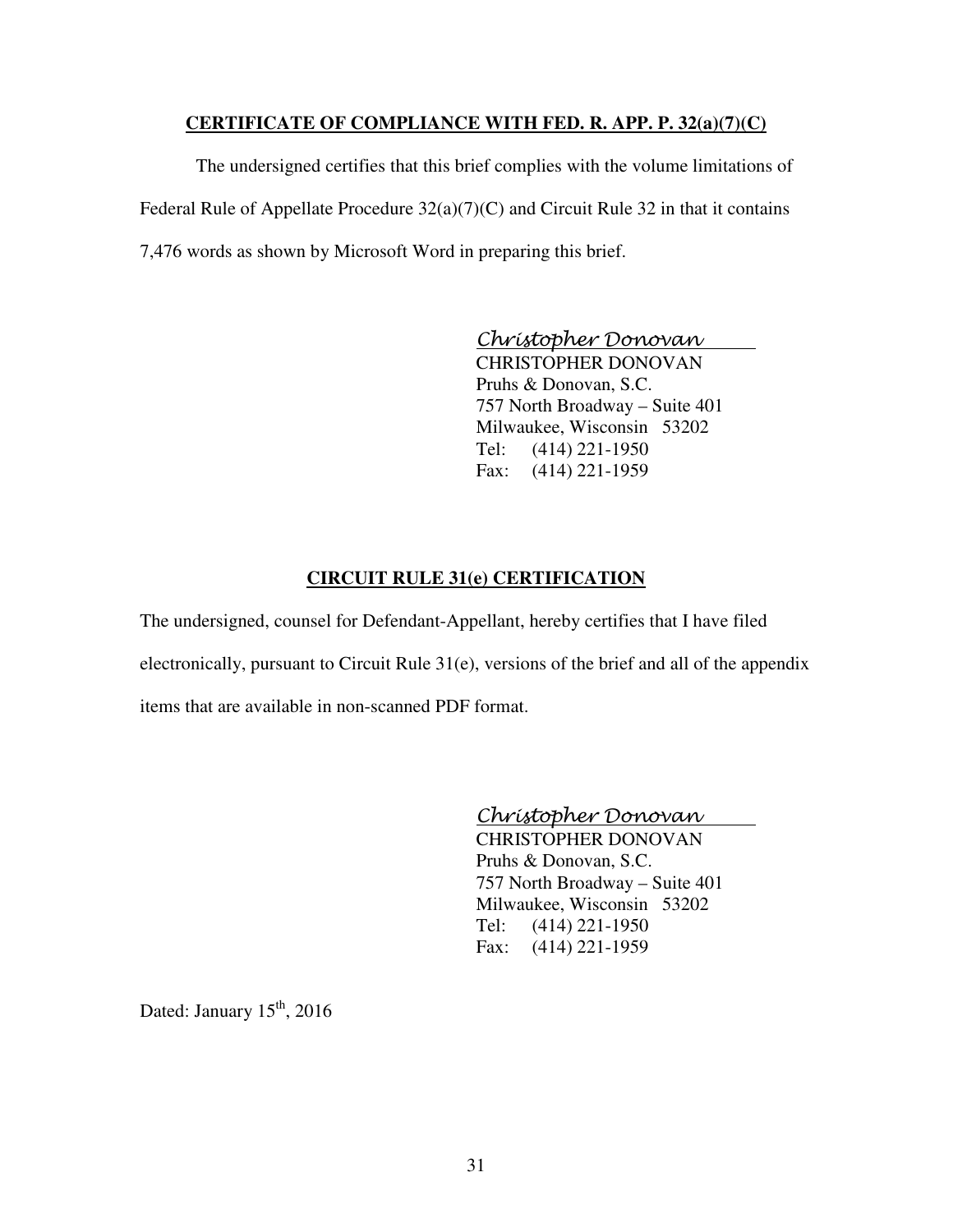# UNITED STATES COURT OF APPEALS SEVENTH CIRCUIT

#### UNITED STATES OF AMERICA,

Plaintiff-Appellee,

vs. Appeal Number: 15-2443

DAMIAN PATRICK,

Defendant-Appellant.

#### **NOTICE OF FILING AND PROOF OF SERVICE**

TO: Clerk, United States Court of Appeals, 219 S. Dearborn St., Chicago IL 60604 Bridget Domaszek, Assistant U.S. Attorney, Room 530, 517 E. Wisconsin Avenue, Milwaukee, WI 53202

Damian Patrick (#13024-089), USP Big Sandy, P.O. Box 2068, Inez, KY 41224

PLEASE TAKE NOTICE that on January  $15<sup>th</sup>$ , 2016, the undersigned attorney filed an electronic copy of Appellant's Brief in digital media, formatted in PDF, with the Clerk of the United States Court of Appeals for the Seventh Circuit. All counsel of record are served copies of same via electronic filing. Mr. Patrick will be served one copy of the brief by enclosing it in a mailing package addressed as indicated above with postage prepaid, and by depositing said package in the United States Mail in Milwaukee, Wisconsin.